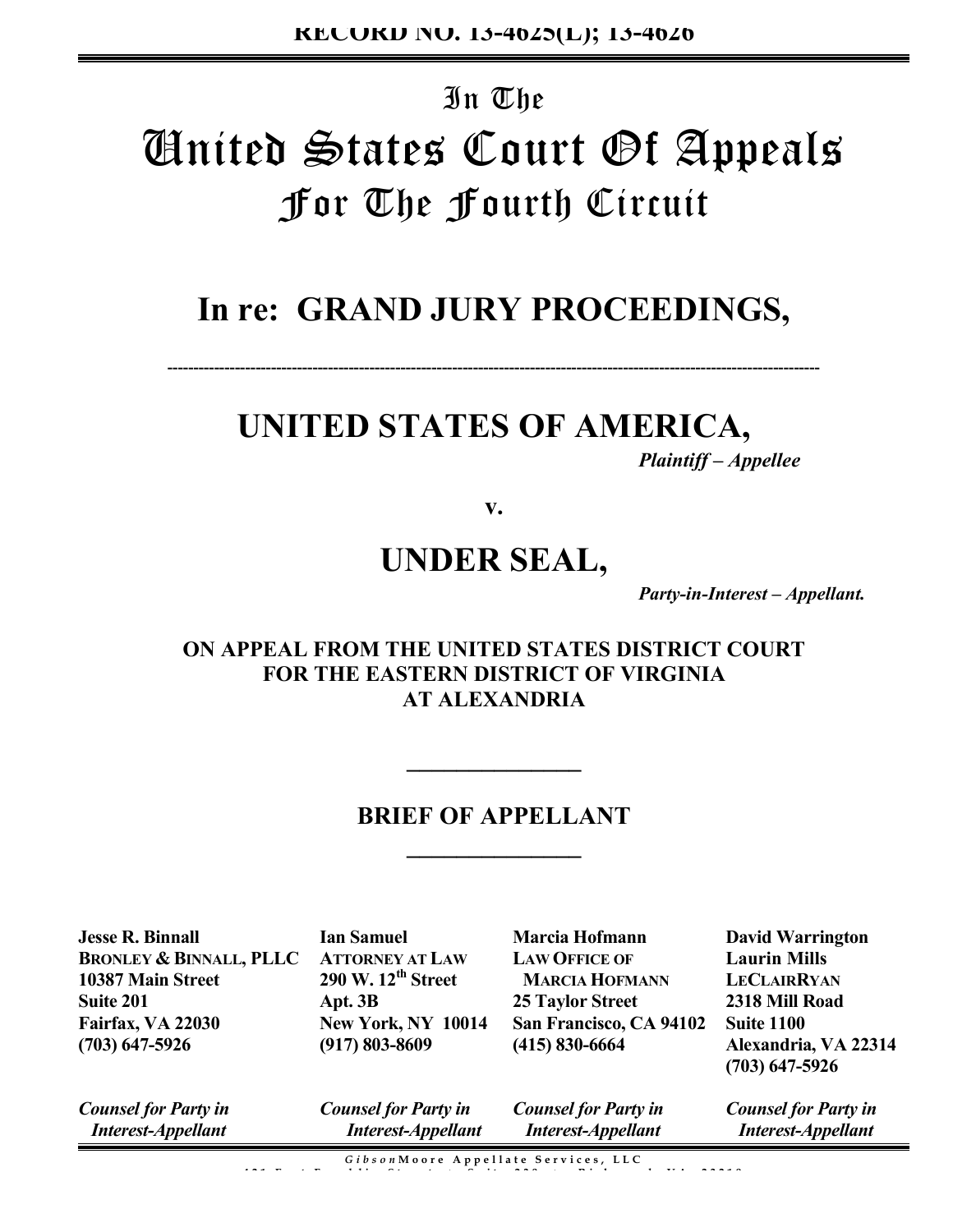# UNITED STATES COURT OF APPEALS FOR THE FOURTH CIRCUIT DISCLOSURE OF CORPORATE AFFILIATIONS AND OTHER INTERESTS

Disclosures must be filed on behalf of all parties to a civil, agency, bankruptcy or mandamus case, except that a disclosure statement is not required from the United States, from an indigent party, or from a state or local government in a pro se case. In mandamus cases arising from a civil or bankruptcy action, all parties to the action in the district court are considered parties to the mandamus case.

Corporate defendants in a criminal or post-conviction case and corporate amici curiae are required to file disclosure statements.

If counsel is not a registered ECF filer and does not intend to file documents other than the required disclosure statement, counsel may file the disclosure statement in paper rather than electronic form. Counsel has a continuing duty to update this information.

Caption: In re: UNDER SEAL, UNITED STATES OF AMERICA v. UNDER SEAL No. 13-4625

Pursuant to FRAP 26.1 and Local Rule 26.1,

**UNDER SEAL** 

(name of party/amicus)

who is Party-in-Interest-Appellant, makes the following disclosure: (appellant/appellee/amicus)

Is party/amicus a publicly held corporation or other publicly held entity?  $\Box$  YES  $\Box$  NO  $1.$ 

- 2. Does party/amicus have any parent corporations?  $JYES$   $\sqrt{NQ}$ If yes, identify all parent corporations, including grandparent and great-grandparent corporations:
- Is 10% or more of the stock of a party/amicus owned by a publicly held corporation or 3. other publicly held entity?  $\Box$ YES $\Box$ NO If yes, identify all such owners: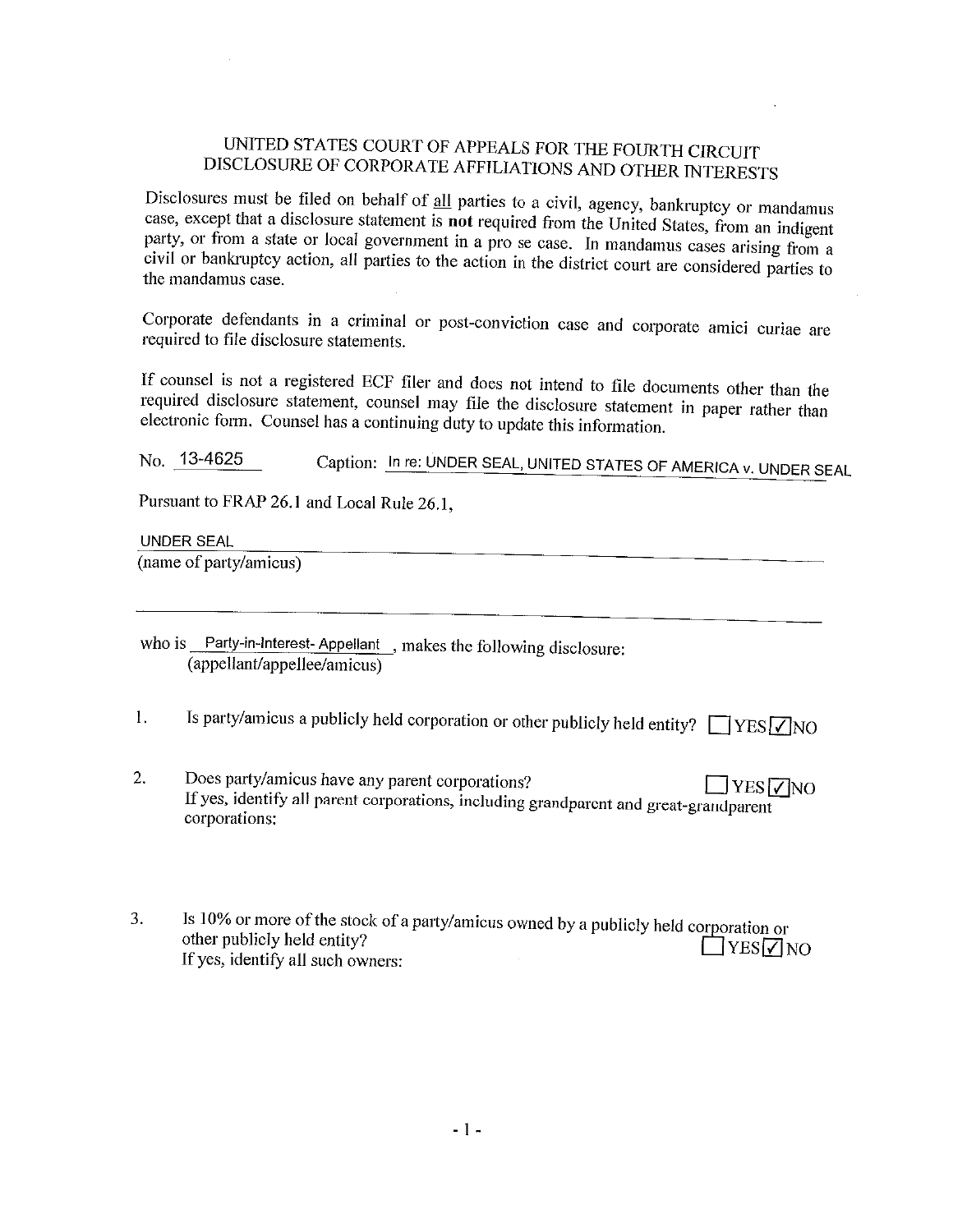- Is there any other publicly held corporation or other publicly held entity that has a direct  $\overline{4}$ . financial interest in the outcome of the litigation (Local Rule 26.1(b))?  $\Box$ YES  $\Box$ NO If yes, identify entity and nature of interest:
- Is party a trade association? (amici curiae do not complete this question)  $\Box$  YES  $\overline{\bigtriangledown}$  NO 5. If yes, identify any publicly held member whose stock or equity value could be affected substantially by the outcome of the proceeding or whose claims the trade association is pursuing in a representative capacity, or state that there is no such member:
- 6. Does this case arise out of a bankruptcy proceeding?  $\square$  YES  $\square$ NO If yes, identify any trustee and the members of any creditors' committee:

Signature: /s/ Jesse R. Binnall

 $\mathcal{L}$ 

Date: 10/10/2013

Counsel for: Party-in-Interest-Appellant

## **CERTIFICATE OF SERVICE**

\*\*\*\*\*\*\*\*\*\*\*\*\*\*\*\*\*\*\*\*\*\*\*\*\*\*\*

I certify that on October 10, 2013 the foregoing document was served on all parties or their counsel of record through the CM/ECF system if they are registered users or, if they are not, by serving a true and correct copy at the addresses listed below:

James Trump **Assistant United States Attorney** United States Attorney's Office Justin W. Williams U.S. Attorney's Building 2100 Jamieson Avenue Alexandria, VA 22314

Michael Ben'Ary United States Attorney's Building 2100 Jamieson Avenue Alexandria, VA 22314

/s/ Jesse R. Binnall

(signature)

October 10, 2013 (date)

07/19/2012 SCC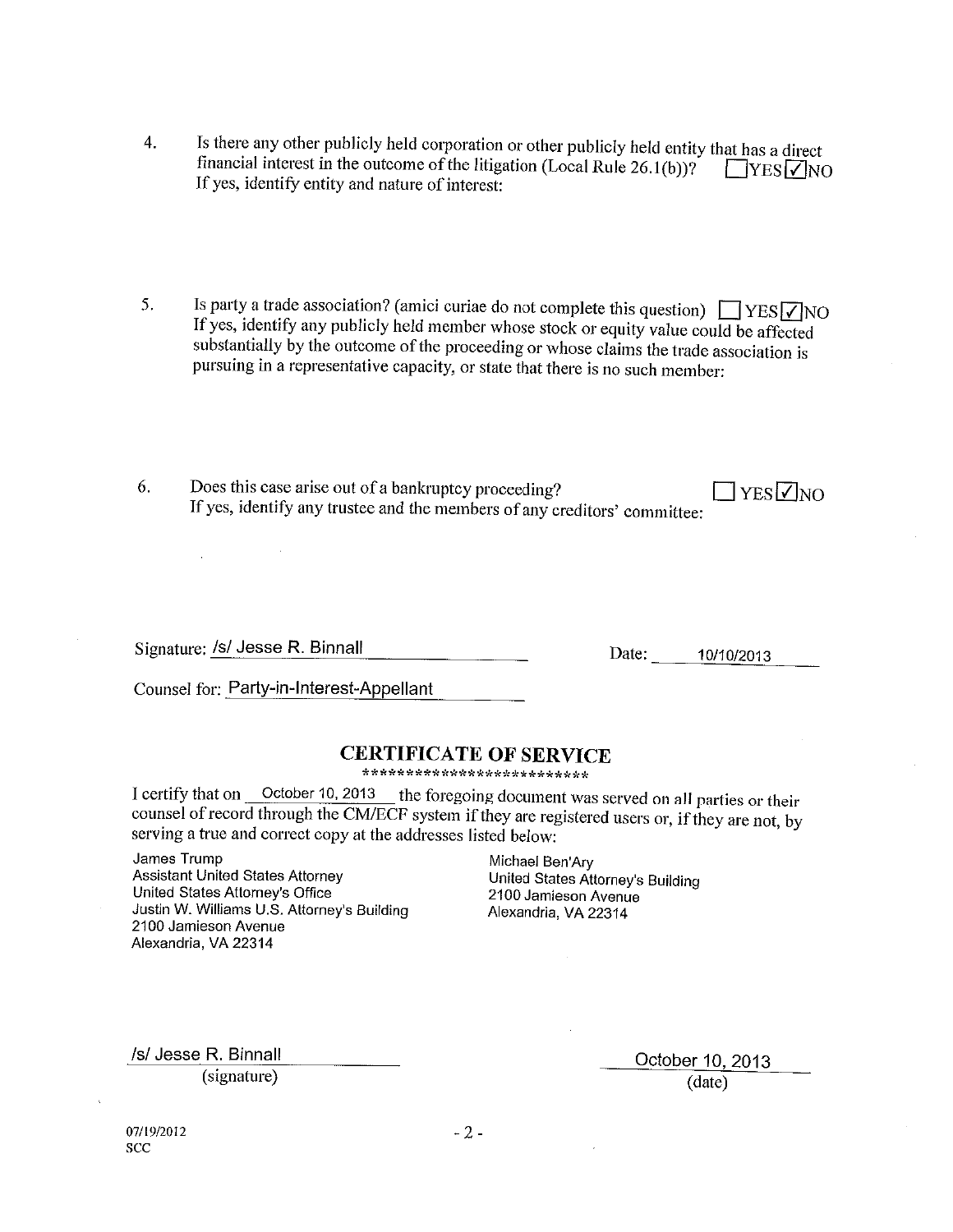# TABLE OF CONTENTS

| A.        |                                                                                                                 |
|-----------|-----------------------------------------------------------------------------------------------------------------|
| <b>B.</b> |                                                                                                                 |
|           |                                                                                                                 |
|           |                                                                                                                 |
|           |                                                                                                                 |
|           |                                                                                                                 |
| A.        | The Government Has No Statutory Authority To Command                                                            |
|           | 1.<br>The Pen Register Statute Does Not Authorize Seizing                                                       |
|           | The Stored Communications Act Does Not Authorize<br>2.                                                          |
| Β.        | The Fourth Amendment Forbids The Seizure Of Lavabit's<br>Private Keys And The Government's Subsequent Access Of |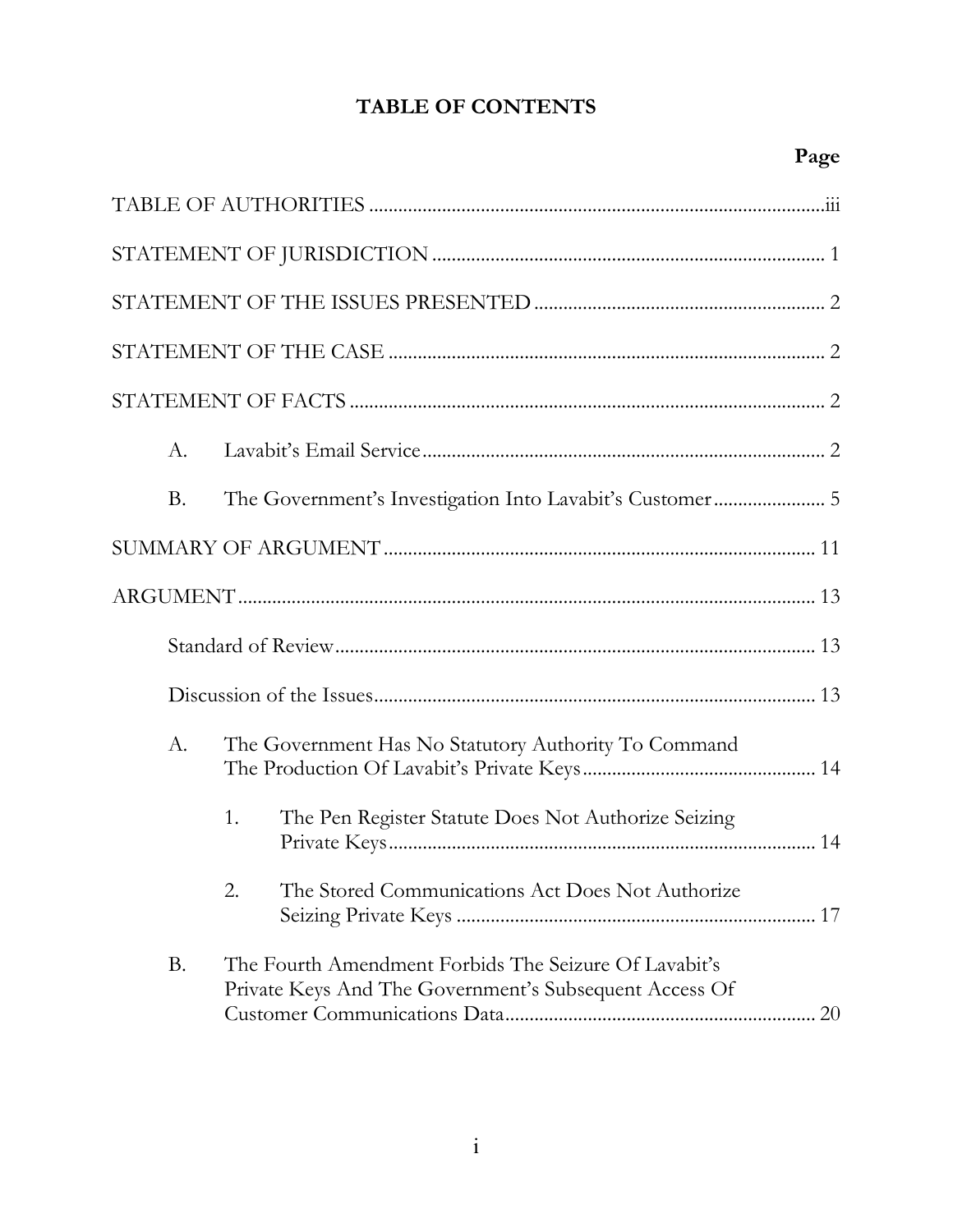|                 | 1. | Lavabit's Private Keys Were Not the Fruits,                                                            |    |
|-----------------|----|--------------------------------------------------------------------------------------------------------|----|
|                 | 2. | The Government Violated The Fourth Amendment By<br>Gaining Access To All Communications Data Traveling |    |
| $\mathcal{C}$ . |    | A Grand Jury Subpoena Requiring A Company to Provide Its                                               |    |
|                 |    |                                                                                                        | 29 |
|                 |    |                                                                                                        |    |
|                 |    | CERTIFICATE OF COMPLIANCE                                                                              |    |
|                 |    |                                                                                                        |    |

CERTIFICATE OF FILING AND SERVICE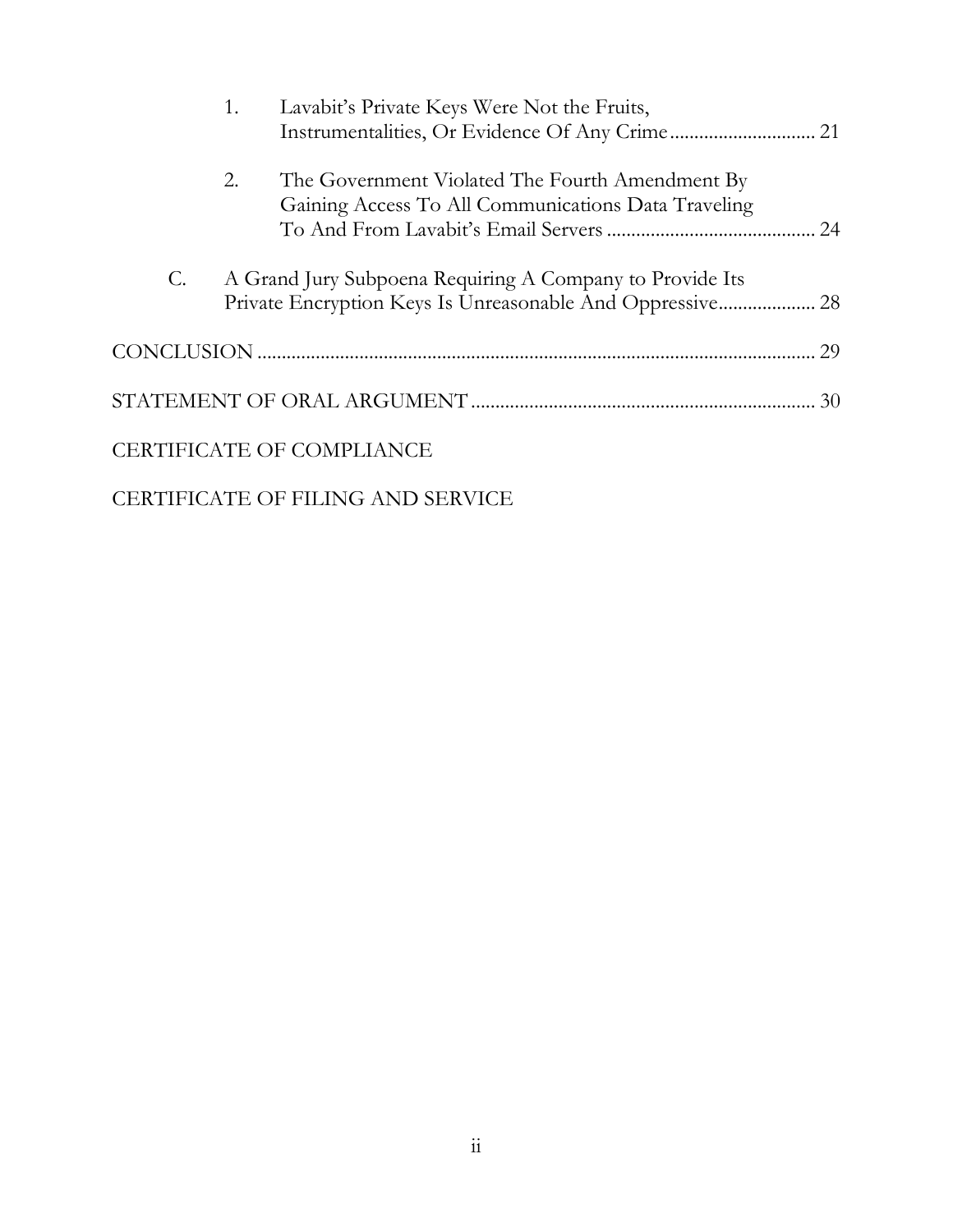# TABLE OF AUTHORITIES

# Cases:

| Berger v. New York,                                                                                                             |
|---------------------------------------------------------------------------------------------------------------------------------|
| Brown v. Waddell,                                                                                                               |
| Camara v. Mun. Ct.,                                                                                                             |
| Catlin v. United States,                                                                                                        |
| Cobbledick v. United States,                                                                                                    |
| Company v. United States,                                                                                                       |
| Conn. Nat'l Bank v. Germain,                                                                                                    |
| Ex Parte Jackson,                                                                                                               |
| In re Applications for Search Warrants for Info. Associated with Target Email Address,<br>Nos. 12-MJ-8119-DJW & 12-MJ-8191-DJW, |
| In re Grand Jury Matters,                                                                                                       |
| In re Grand Jury Subpoena $(T-112)$ ,                                                                                           |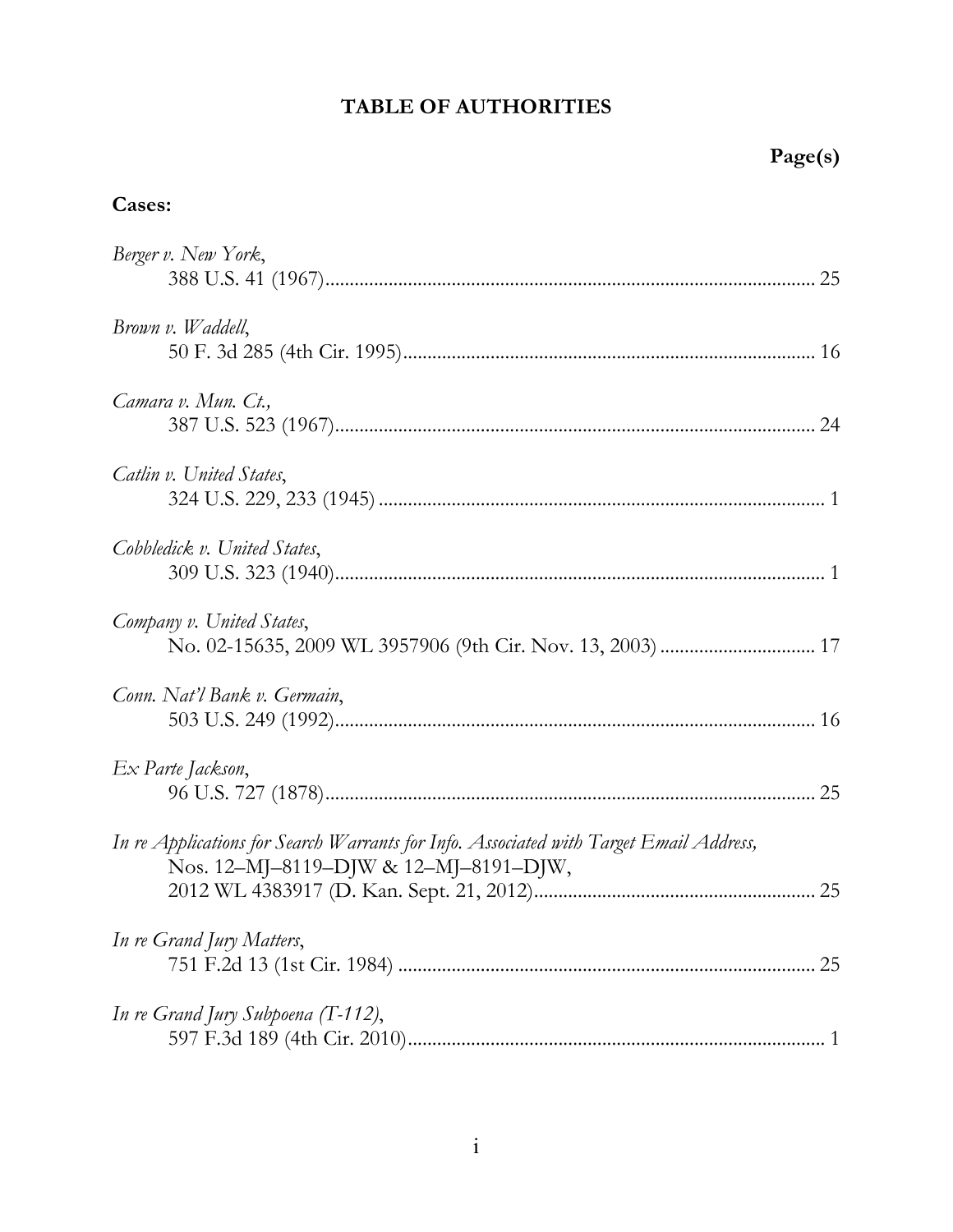| In re Grand Jury Subpoena John Doe, No. 05GJ1318,                       |  |
|-------------------------------------------------------------------------|--|
| In re Grand Jury, John Doe No. GJ 2005-2,                               |  |
| Katz v. United States,                                                  |  |
| Marron v. United States,                                                |  |
| Mohawk Indus. v. Carpenter,                                             |  |
| Norfolk S. Ry. Co. v. City of Alexandria,                               |  |
| R.S. ex rel. S.S. v. Minnewaska Area Sch. Dist., No. 2149,              |  |
| Stambler v. RSA Sec., Inc.,<br>No. Civ.A. 01-0065-SLR, 2003 WL 22749855 |  |
| <i>Stanford v. Tex.</i> ,                                               |  |
| United States v. Abrams,                                                |  |
| United States v. Ali,                                                   |  |
| United States v. Appelbaum,                                             |  |
| United States v. Doyle,                                                 |  |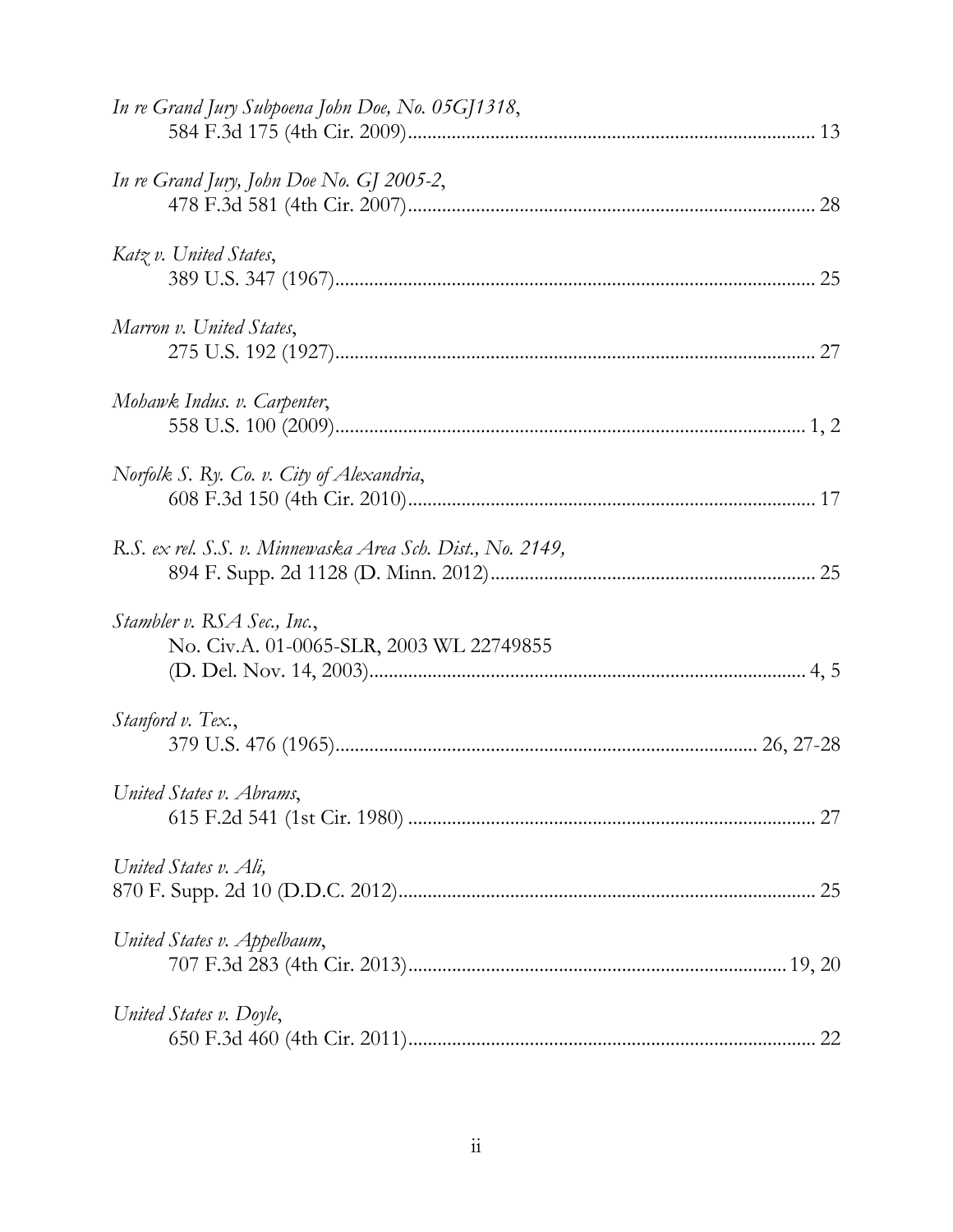| United States v. Grossman,           |  |
|--------------------------------------|--|
| United States v. Hamilton,           |  |
| United States v. Lucas,              |  |
| United States v. Mehta,              |  |
| United States v. Myers,              |  |
| United States v. Oloyede,            |  |
| United States v. R Enters., Inc.,    |  |
| United States v. Ritter,             |  |
| United States v. Roche,              |  |
| United States v. Ryan,               |  |
| United States v. Warshak,            |  |
| Voss v. Bergsgaard,                  |  |
| Whitman v. Am. Trucking Ass'n, Inc., |  |
| Zurcher v. Stanford Daily,           |  |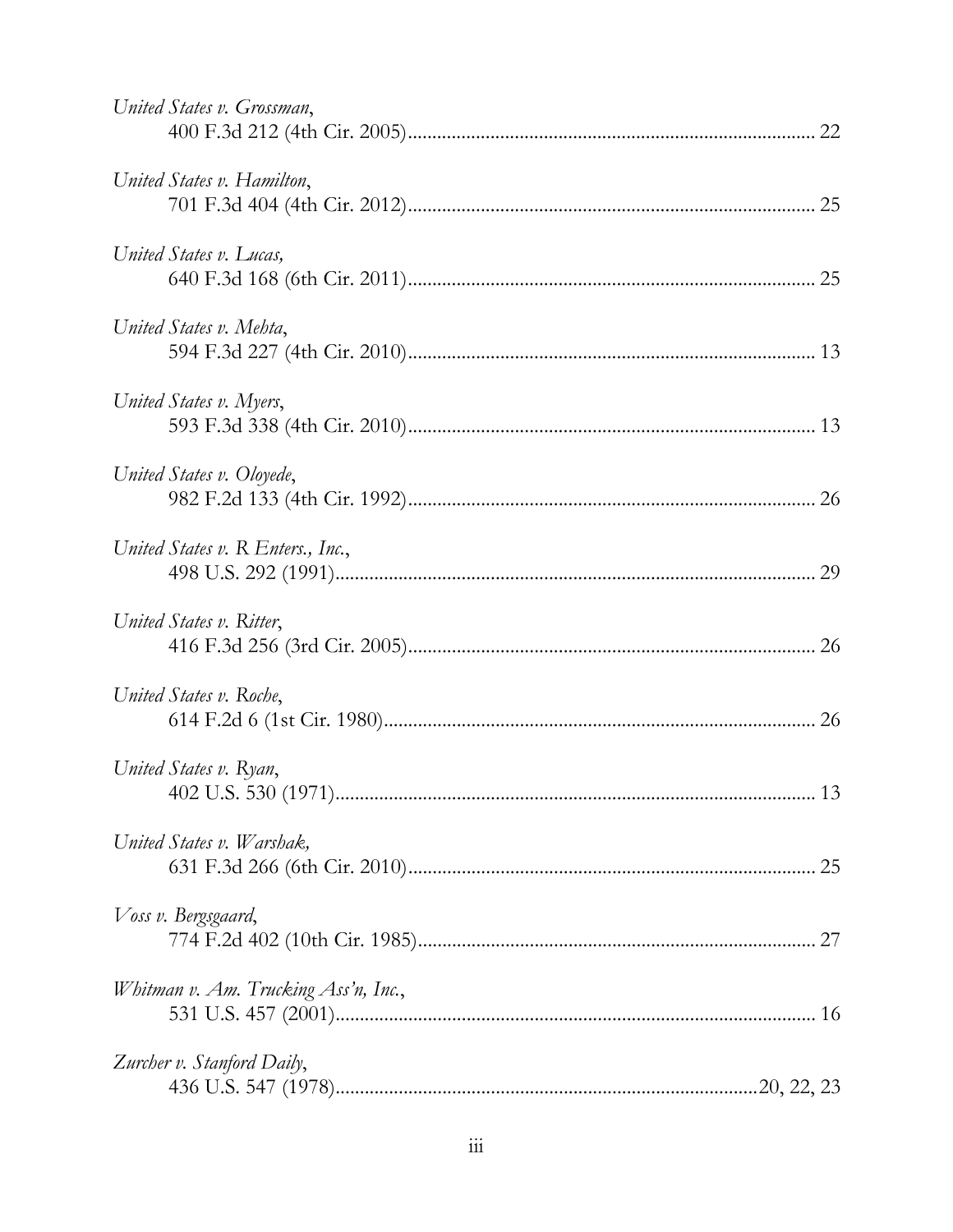# Statues:

| 18 U.S.C. $\frac{2703(a) \dots}{2703(a) \dots}$ |  |
|-------------------------------------------------|--|
| 18 U.S.C. $\frac{2703(c) \dots}{c}$ 19          |  |
|                                                 |  |
|                                                 |  |
|                                                 |  |
|                                                 |  |
|                                                 |  |
|                                                 |  |
|                                                 |  |
|                                                 |  |
|                                                 |  |
|                                                 |  |
|                                                 |  |
|                                                 |  |
|                                                 |  |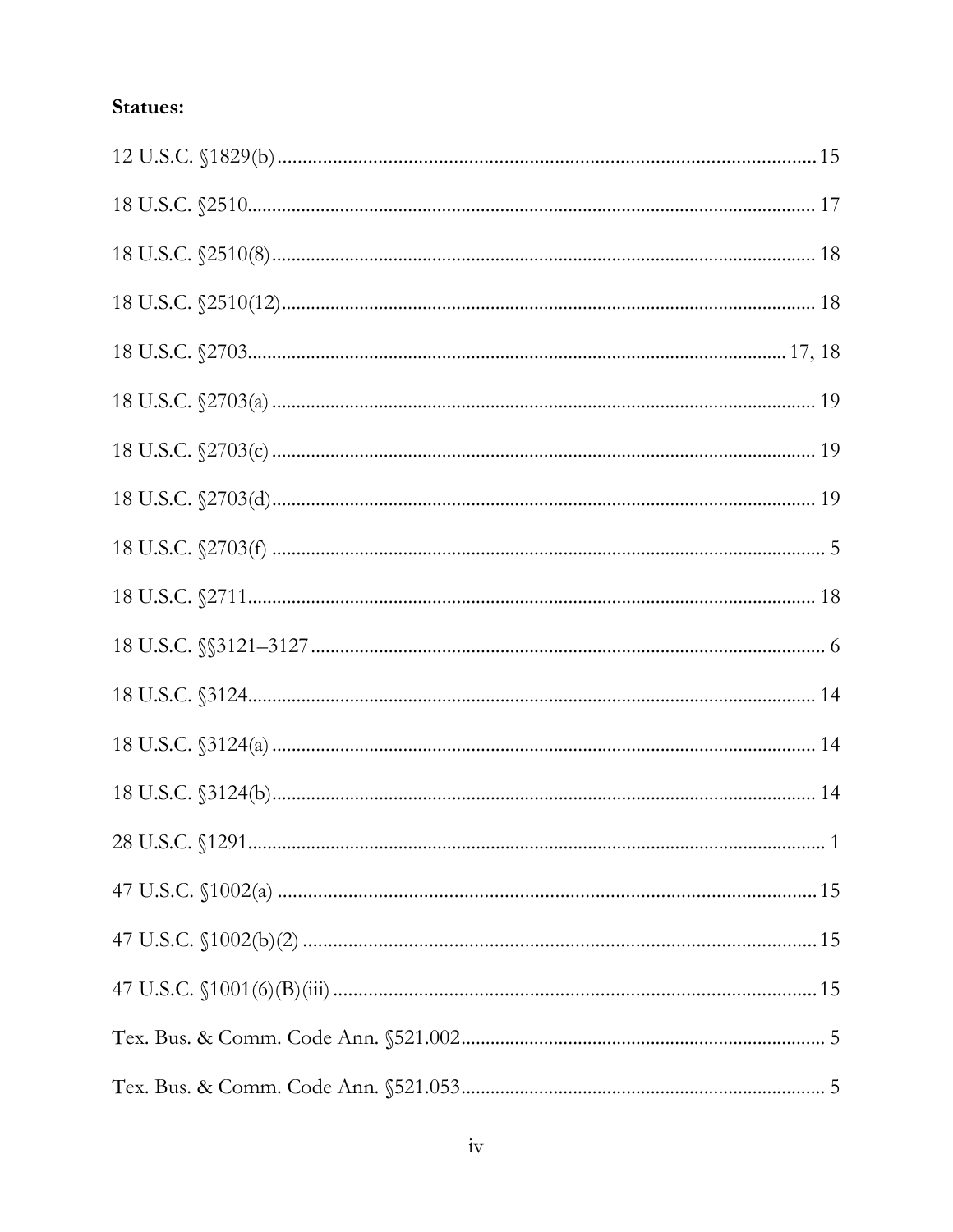# Rule:

| <b>Other Authority:</b> |  |
|-------------------------|--|
|                         |  |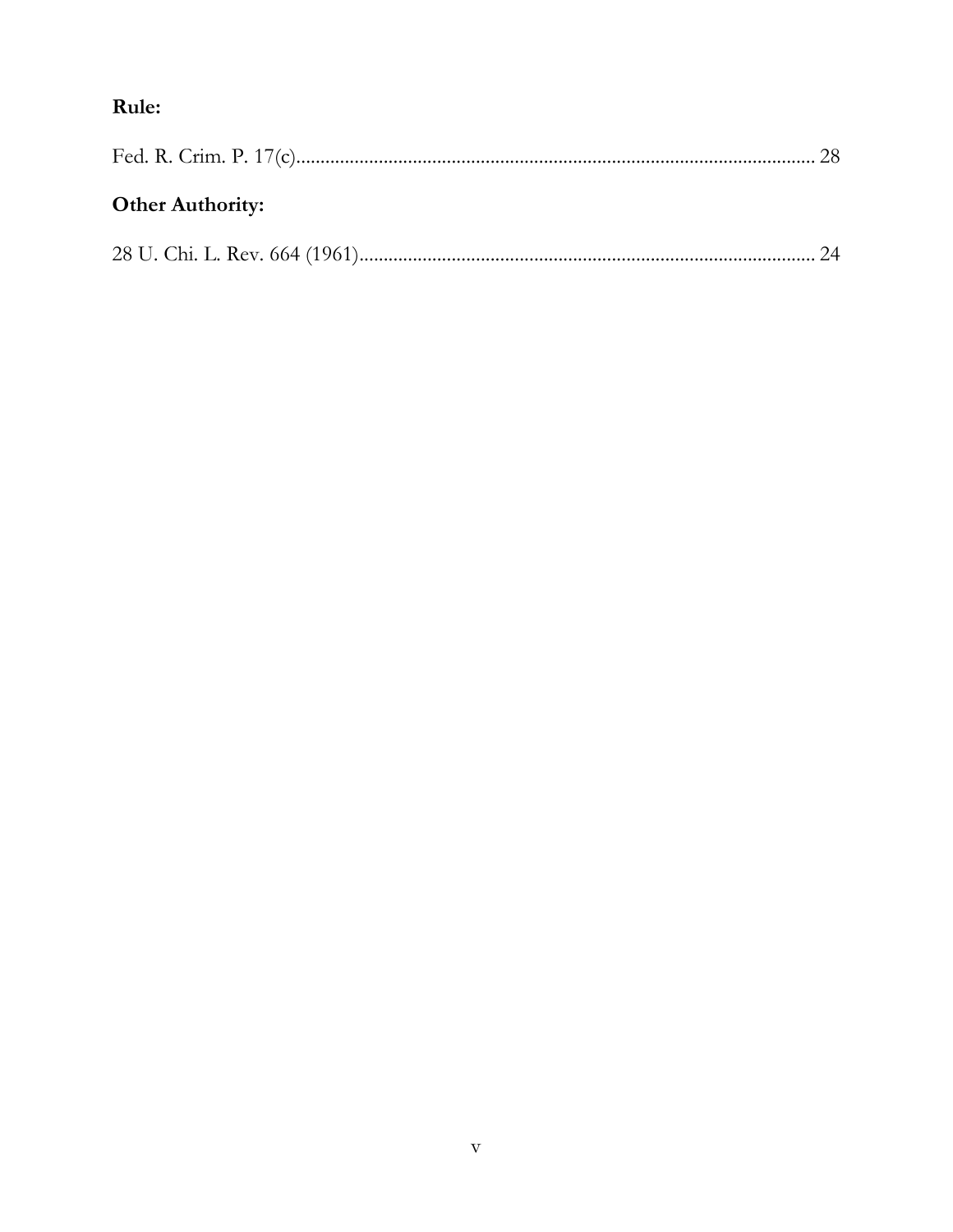## **JURISDICTION**

Lavabit is an e-mail service provider, and this case arises out of a criminal investigation into one of its customers. In the course of that investigation, Lavabit was ordered to disclose the company's private encryption keys, which it refused to do. The district court held Lavabit in contempt on August 5, 2013. App. 132-133. The district court had jurisdiction under 28 U.S.C. § 1331. This appeal was timely noted. App. 134-135, 136-137, 138-139. This court has jurisdiction because the contempt order is a "final decision of [a] district court[] of the United States." 28 U.S.C. \[1291.<sup>1</sup>]

<sup>&</sup>lt;sup>1</sup> A "final decision" generally "ends the litigation on the merits and leaves nothing for the court to do but execute the judgment." United States v. Myers, 593 F.3d 338, 344 (4th Cir. 2010) (quoting *Catlin v. United States*, 324 U.S. 229, 233 (1945)). The usual rule is therefore that "a party to litigation may not immediately appeal a civil contempt order." Myers, 593 F.3d., at 344. "A civil-contempt order may be immediately appealed by a nonparty," however, and is treated under those circumstances as a final decision for purposes of  $$1291$ . *Id.* at 344 n.9.

The contempt order issued here is of that latter type. Lavabit is not a target or a subject of the government's investigation. The government's criminal investigation is into one of Lavabit's customers—neither Lavabit nor its owner, Mr. Levison, is charged with or suspected of any crime. When a disinterested third party such as Lavabit is commanded to produce evidence but "disobey[s] and is committed for contempt," the "situation becomes so severed from the main proceeding as to permit an appeal." Cobbledick v. United States, 309 U.S. 323, 328 (1940). To disallow an appeal in those circumstances "would forever preclude review," and the Supreme Court has therefore explicitly approved whatever "interruption of the trial or of the investigation" may result from a full appellate airing of the third-party witness' claim. *Ibid*. To "defy a disclosure order and incur court-imposed sanctions" is a "long-recognized option" for securing immediate appellate review, which is precisely what Lavabit did. Mohawk Indus. v. Carpenter, 558 U.S. 100, 111 (2009). See also, e.g., In re Grand Jury Subpoena (T-112), 597 F.3d 189, 191 (4th Cir. 2010) (resolving, on the merits, an appeal of "a district court decision holding [appellants] in civil contempt" after they refused to comply with grand jury subpoenas *duces tecum*).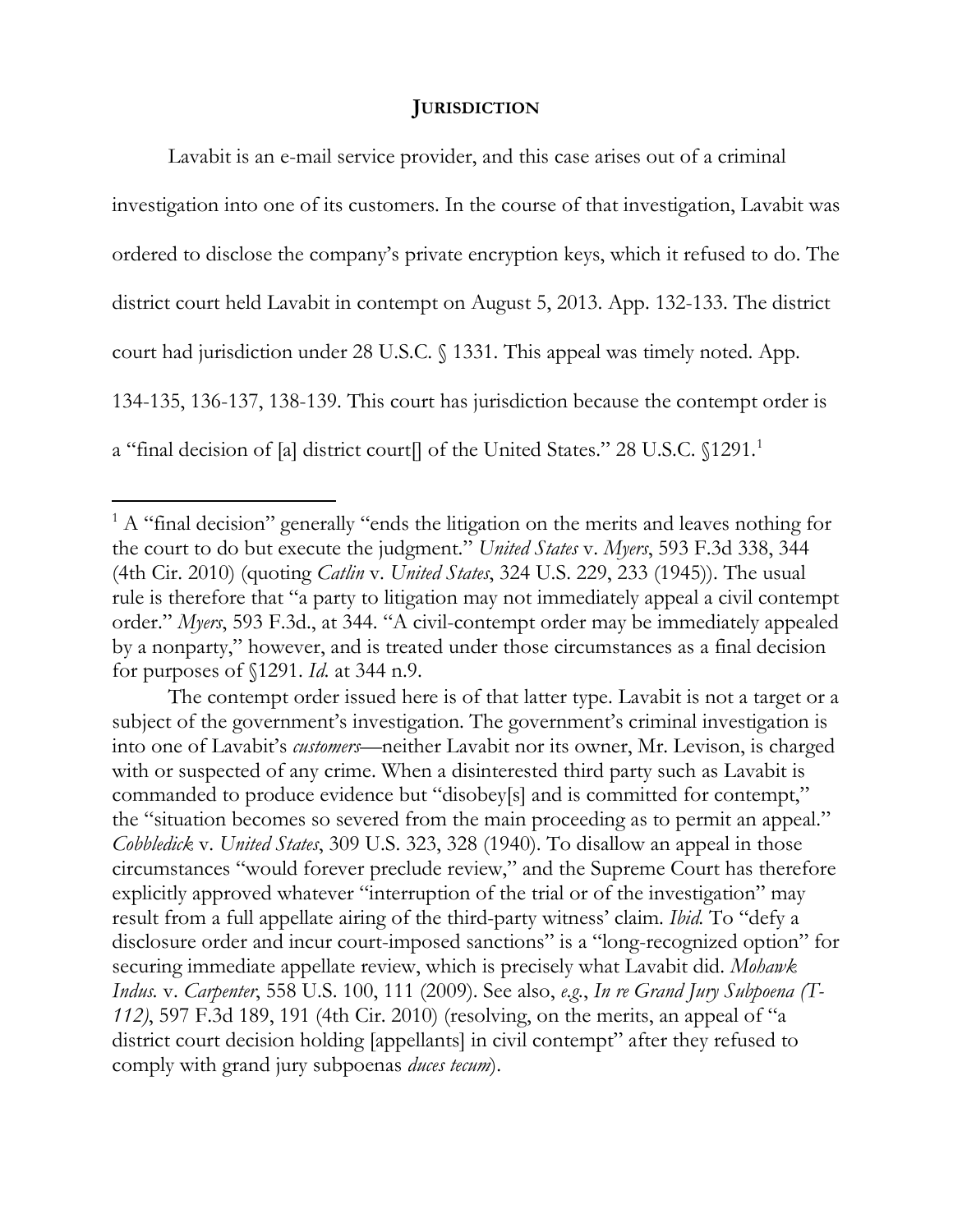### **STATEMENT OF THE ISSUES**

Whether the government may seize a business' private encryption keys, which would enable covert surveillance of all of that business' customers, when neither the business nor the overwhelming majority of its customers are suspected of any wrongdoing.

### **STATEMENT OF THE CASE**

Appellants moved to quash several orders requiring the disclosure of certain private encryption keys to the government. The district court denied that motion. After appellants did not provide the encryption keys in electronic format, the district court found appellants in contempt, and imposed a fine of \$5,000 per day until appellants did so. This appeal followed.

## **STATEMENT OF FACTS**

#### Lavabit's Email Service  $\mathcal{A}.$

Lavabit was a small business that provided secure email to its paying customers. It did so in a marketplace crowded with large, low-cost email providers, such as Gmail and Yahoo! Mail. But Lavabit's service was unique because its technical design offered its paying customers an unparalleled degree of security and privacy. Unlike companies such as Google, which "profile] user's inboxes for targeted advertising," or AT&T,

In the alternative, if this Court concludes that it does not have jurisdiction under \\$1291, then it should treat this appeal as a petition for mandamus. See Mohawk Indus., 558 U.S. at 111.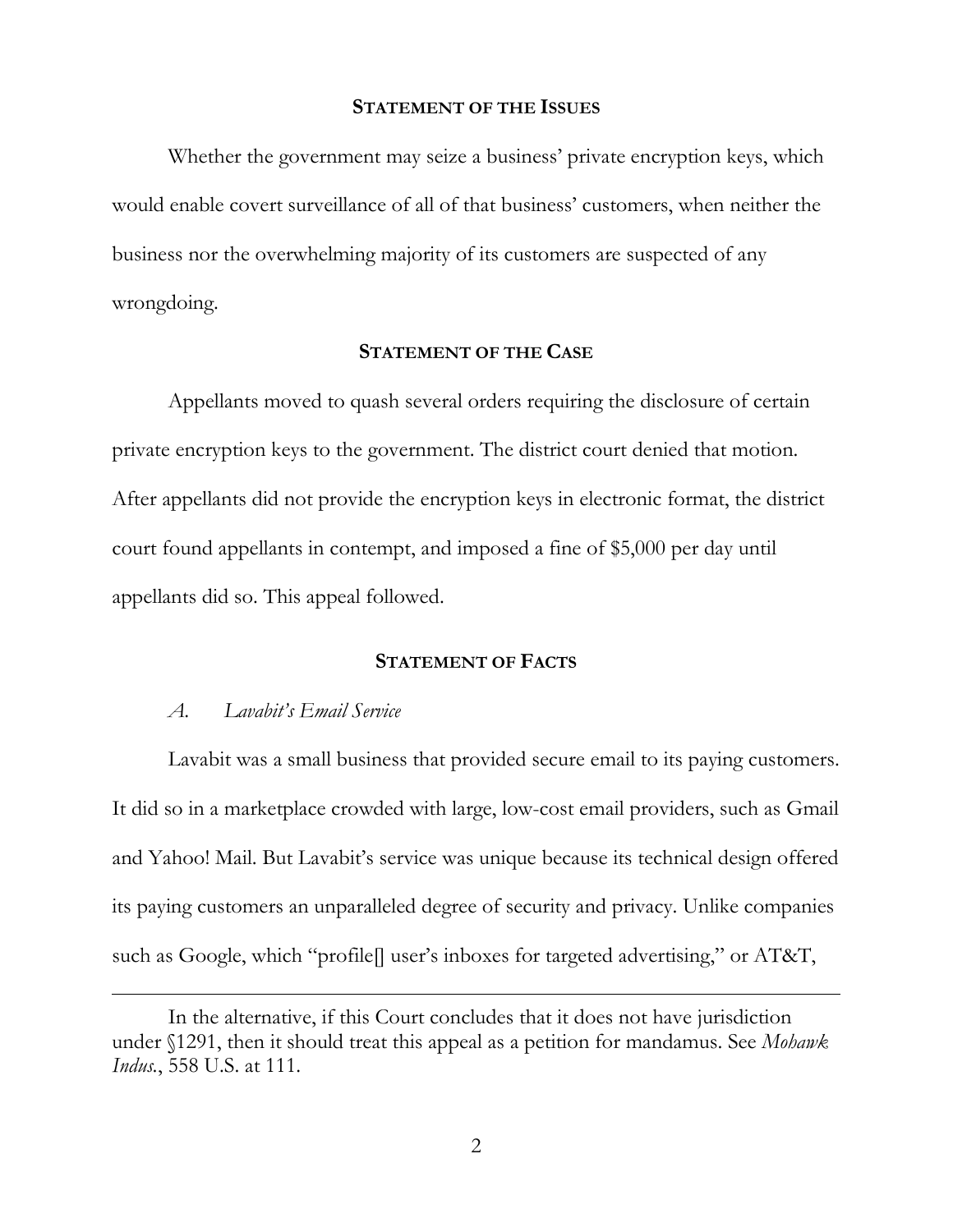which had allowed "the government to tap phone calls without a court warrant," Lavabit developed an email service that "prevent[ed] everyone, including [Lavabit], from reading the e-mail of the people that use it." Security Through Asymmetric Encryption, http://lavabit.com/secure.html (archived version, January 15, 2013; available at http://web.archive.org).<sup>2</sup> And there was a substantial market for this service. At its height, Lavabit had more than 400,000 users. App. 67, 70, 104.

The details of Lavabit's secure email service are technically complex, but the general concepts are not. Lavabit relied on two forms of security to protect its paying customers' privacy. First, customers' email was encrypted before it was stored on Lavabit's servers, which prevented anyone from reading the customer's stored messages without the customer's password—including Lavabit. Second, Lavabit used an industry-standard security measure to ensure that all communications between Lavabit's email servers and its customers were encrypted in transit, so that when a customer was actually in the process of sending and receiving communications from Lavabit's servers, a third party would be unable to observe that information as it traveled over the Internet. It is the second type of privacy protection that is chiefly at issue in this appeal.

<sup>&</sup>lt;sup>2</sup> In response to the government's conduct in this case, Lavabit ceased operations, and its website has been taken offline. An archived version of the company's site is referenced in this brief for the sake of exposition about the nature of Lavabit's service.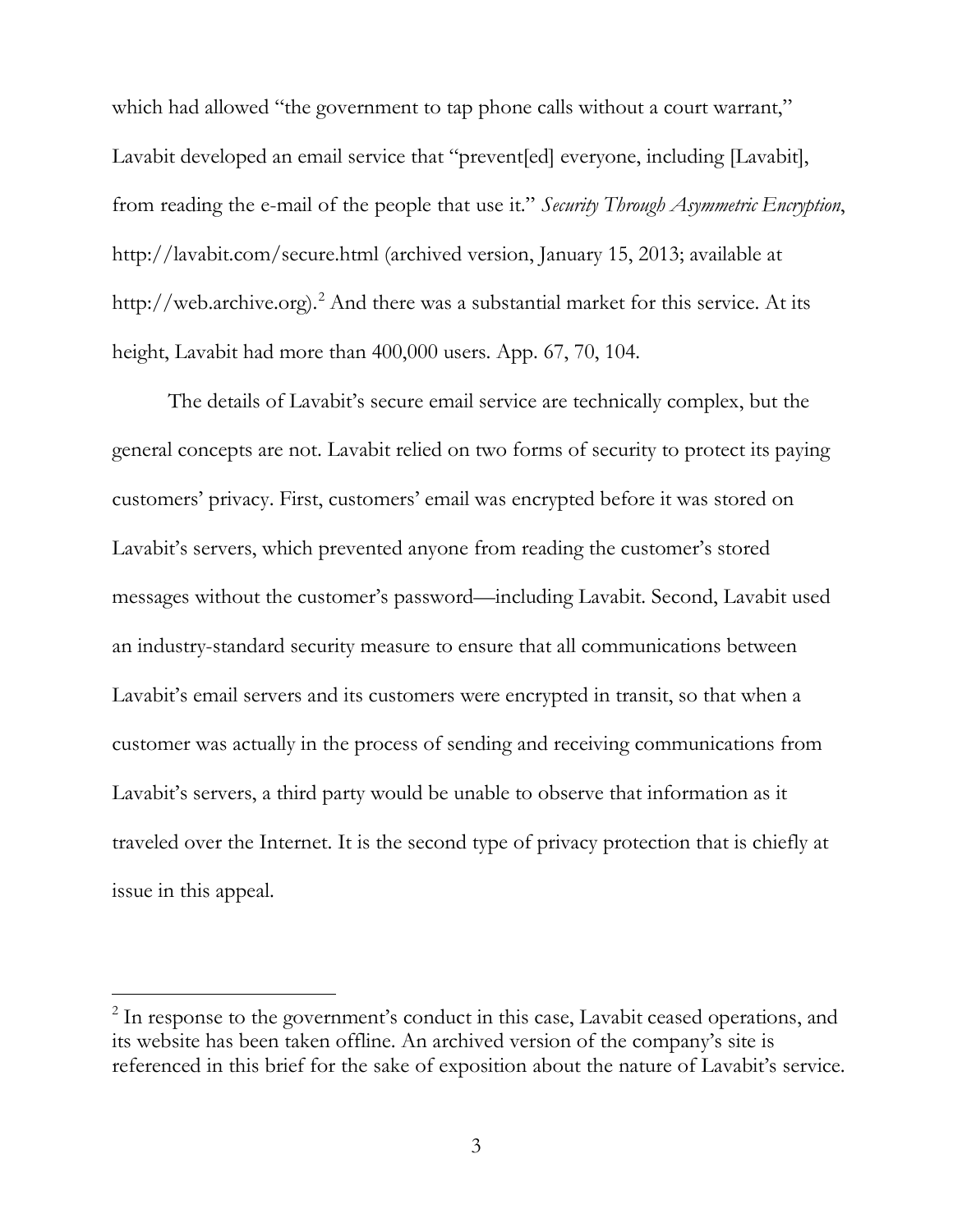Lavabit's communications with its customers were protected using what is known as SSL encryption.<sup>3</sup> This is a form of encryption in which the message is encoded with one key but decoded with a different key. Customers encrypted their communications to Lavabit's servers using the company's public SSL keys, which (as the name suggests) are known to all. But once those communications reached Lavabit, they could only be decrypted using the company's private keys, which were closely guarded secrets and known only to the company. (For the sake of brevity, we will refer to those latter types of keys as the company's private keys.) Due to the nature of SSL public-key encryption, Lavabit's private keys were used to decrypt all customer communications. They were also used by the company for other purposes: for example, to securely sign communications or software distributed by the company, such that a customer could be sure that a given communication or piece of software really did originate with Lavabit.

In other words, Lavabit's private keys were the company's cryptographic crown jewels: master keys with which anyone could intercept and listen in on the company's communications with any and all of its customers. As one court has noted, "in the absence of a secured communication protocol such as SSL, Internet communications are similar to the 'party line' style of telephone communications, as any person could

<sup>&</sup>lt;sup>3</sup> The SSL protocol is "widely considered to be the standard method for conducting secured communications via the Internet." Stambler v. RSA Sec., Inc., No. Civ.A. 01-0065-SLR, 2003 WL 22749855, at \*2 (D. Del. Nov. 14, 2003).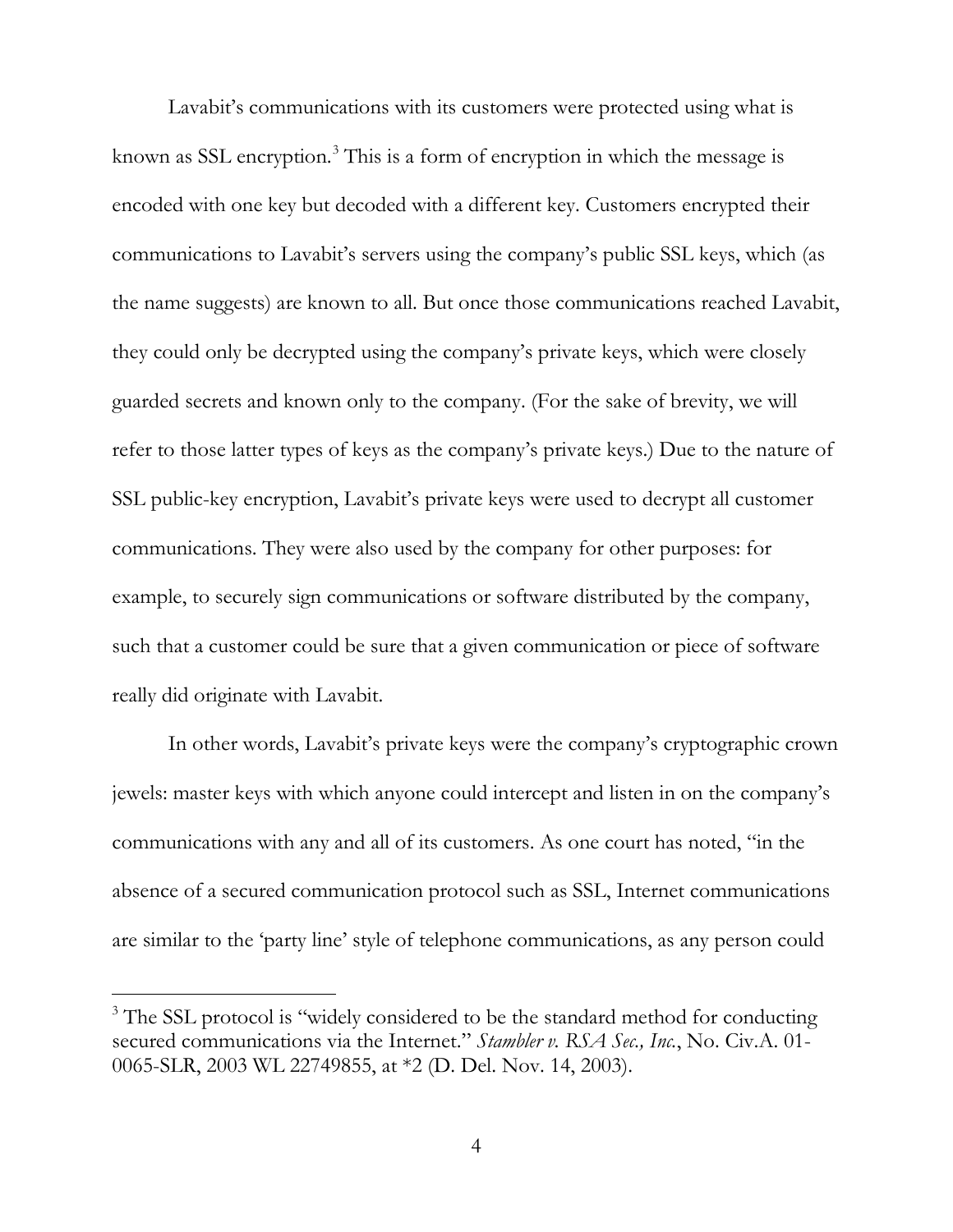'listen in' on the communications between individuals." *Stambler*, 2003 WL 22749855, at \*2 n.1. To say that such keys are closely guarded secrets is an understatement. If a business has reason to suspect that its private keys have been compromised, that business is generally obligated to inform the certifying authorities that signed the keys,<sup>4</sup> as well as its business partners and customers.<sup>5</sup> The information is especially sensitive in Lavabit's case, because its entire business model relied on providing secure email services.

#### $B<sub>1</sub>$ The Government's Investigation Into Lavabit's Customer

This case arises out of an investigation into one of Lavabit's customers.<sup>6</sup>

<sup>5</sup> The majority of states have laws that require companies to report security breaches that expose consumers' personal information. Texas, for example, requires companies to notify state residents when their unencrypted sensitive personal information is reasonably believed to have been acquired by an unauthorized person. Tex. Bus. & Comm. Code Ann.  $\mathcal{N}$  521.002 & 521.053. This reporting requirement extends to situations in which encrypted data has been acquired when the unauthorized person accessing the data has the key to decrypt it. Tex. Bus. & Comm. Code Ann. § 521.053.

<sup>6</sup> The customer's identity remains under seal.

<sup>&</sup>lt;sup>4</sup> In fact, after the government's conduct in this case became public, the authority responsible for issuing Lavabit's cryptographic keys promptly revoked them—that is, informed the public that those keys were invalid and could no longer be trusted or used. See Kashmir Hill, GoDaddy Pulls Lavabit's Security Creds Because the FBI Got Ahold of Its Encryption Keys, Forbes, Oct. 9,

<sup>2013,</sup> http://www.forbes.com/sites/kashmirhill/2013/10/09/godaddy-pulls-lavabitssecurity-creds-because-the-government-got-ahold-of-its-encryption-keys/ (noting that "industry policies" require exactly this).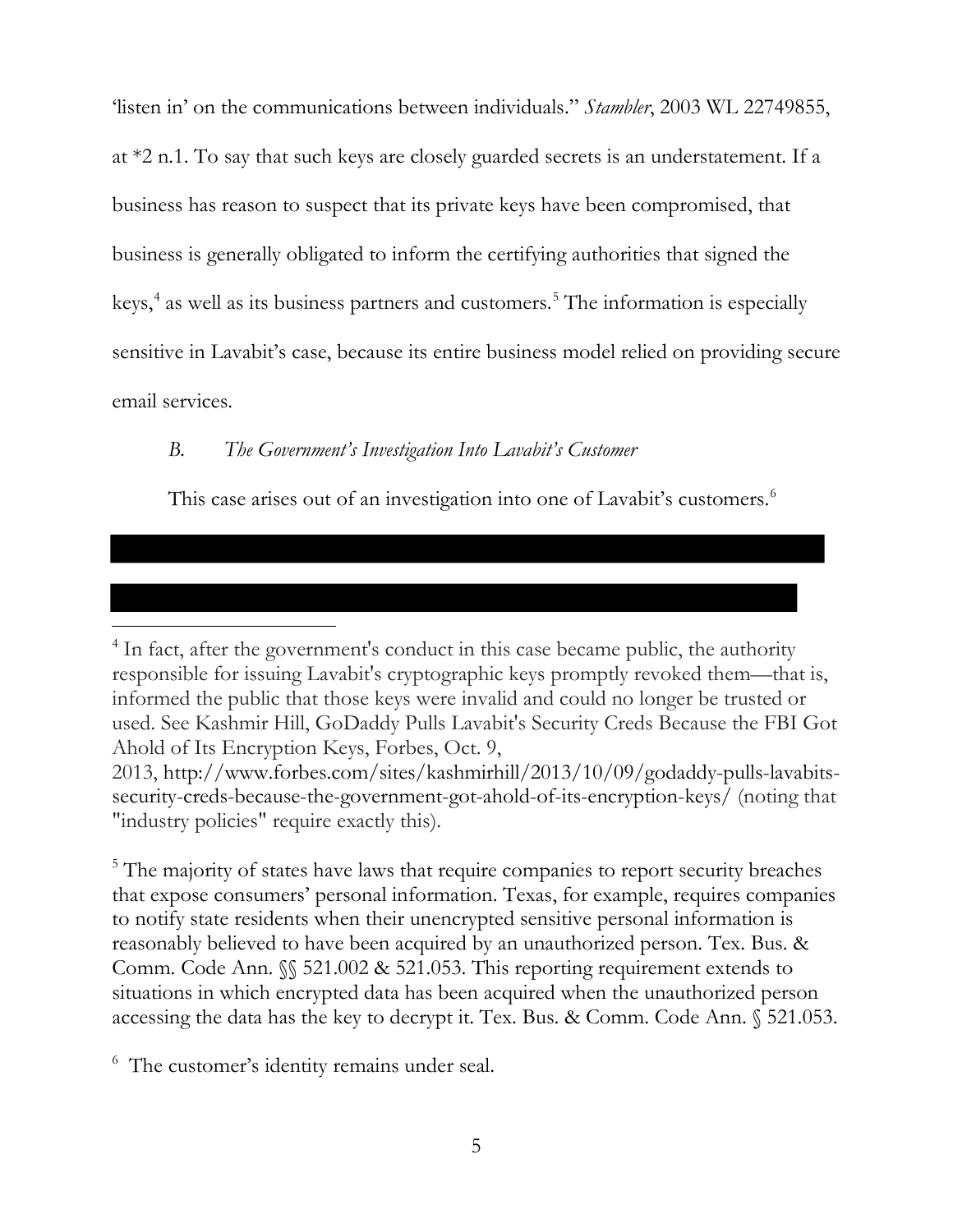. Lavabit was then served with a grand jury subpoena to produce billing and subscriber information about the target customer's account. App. 23, 25-28. Lavabit provided this information to the government. App. 80. This was in accord with the company's privacy policy, which notified users that Lavabit would disclose information related "to an *individual* user" to the government, if the company were "legally compelled" to do so. Privacy Policy, http://lavabit.com/privacy\_policy.html (archived version, January 15, 2013; available at http://web.archive.org) (emphasis added). Indeed, one of the purposes of limiting the secure email service to Lavabit's paying customers was to provide a paper trail to identify that customer, should the account be used for unlawful purposes. See Security Through Asymmetric Encryption, http://lavabit.com/secure.html (archived version, January 15, 2013; available at http://web.archive.org).

The government then sought an order, which we will refer to as the "Pen Trap" Order," pursuant to 18 U.S.C. (13121–3127. This order authorized the installation of a device (called a pen-trap device) on Lavabit's servers, which would monitor all noncontent (or "metadata") information sent between Lavabit and the target customer that is, routing and addressing information, as well as the date and time of the customer's communications, but not the content of the customer's emails. App. 10-12. As detailed above, however, communications between Lavabit's email servers and its secure-email customers are encrypted. This means the government would not be able to determine which customer the company was communicating with at any given time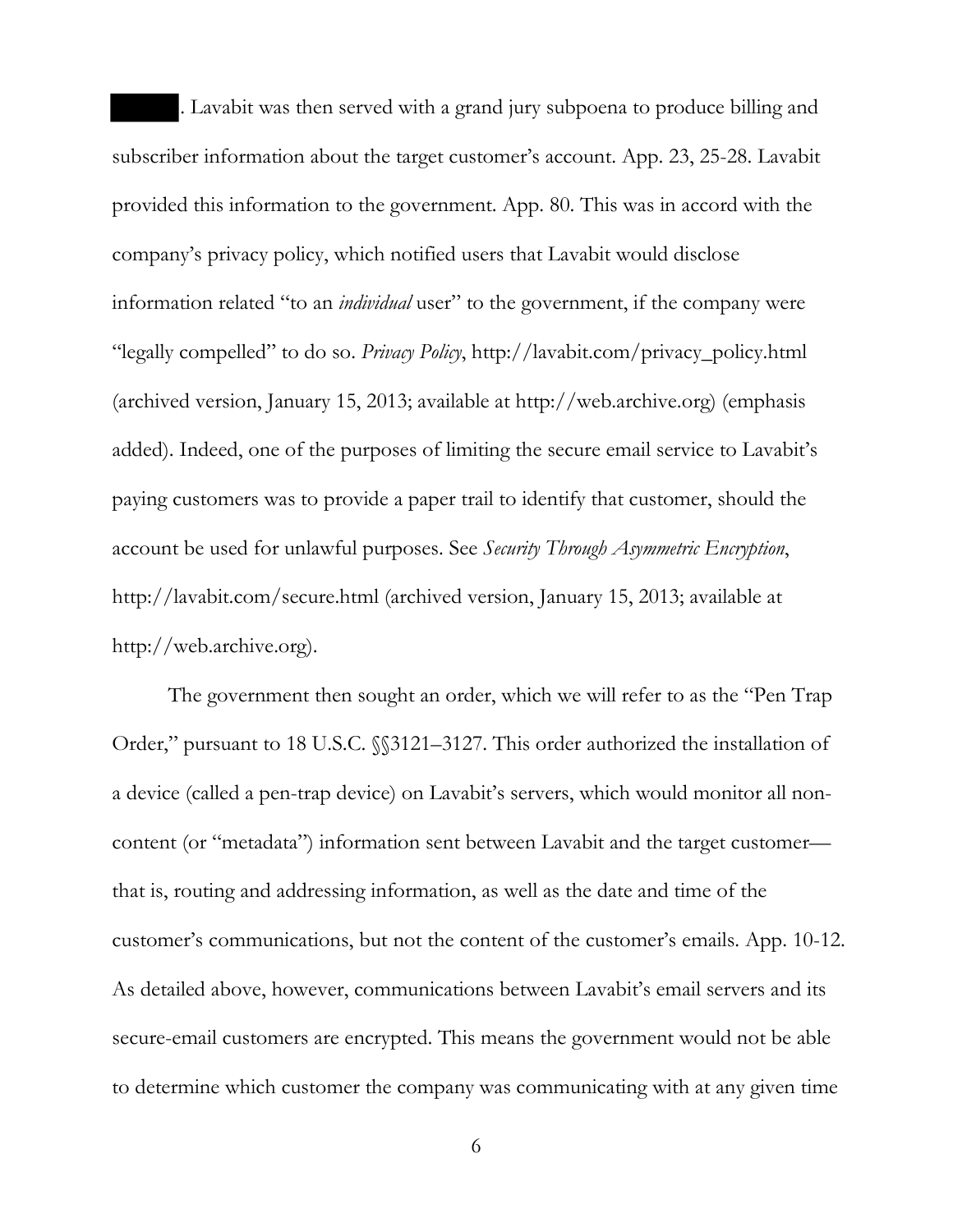or what was being said. Lavabit told the government as much. App. 132. Though Lavabit could and did provide the customer's billing and subscriber information, the nature of its business and the technical design of its system prevented it from being able to do more.

In response, the government orally commanded Lavabit to turn over the company's private keys to the government. That would have allowed the government to decrypt and intercept *all* encrypted communications that were sent between Lavabit and its customers, examine those communications to determine which connections were with the target customer, and then gather the non-content data that the Pen-Trap Order authorized. Of course, it would also (as detailed above) allow a great deal more: it would enable the government to monitor the metadata, passwords, credit card information *and content* of all communications between Lavabit and all of its customers, or even masquerade as the company if it chose to do so. Moreover, the government forbade Lavabit from telling anyone that it had compromised its security in this way: not its customers, not its business partners, and not the relevant cryptographic authorities. The government insisted that all of those parties be affirmatively misled into believing that the system remained secure against exactly the kind of secret monitoring that the government was proposing to do. See App. 1-2, 11-

 $12,$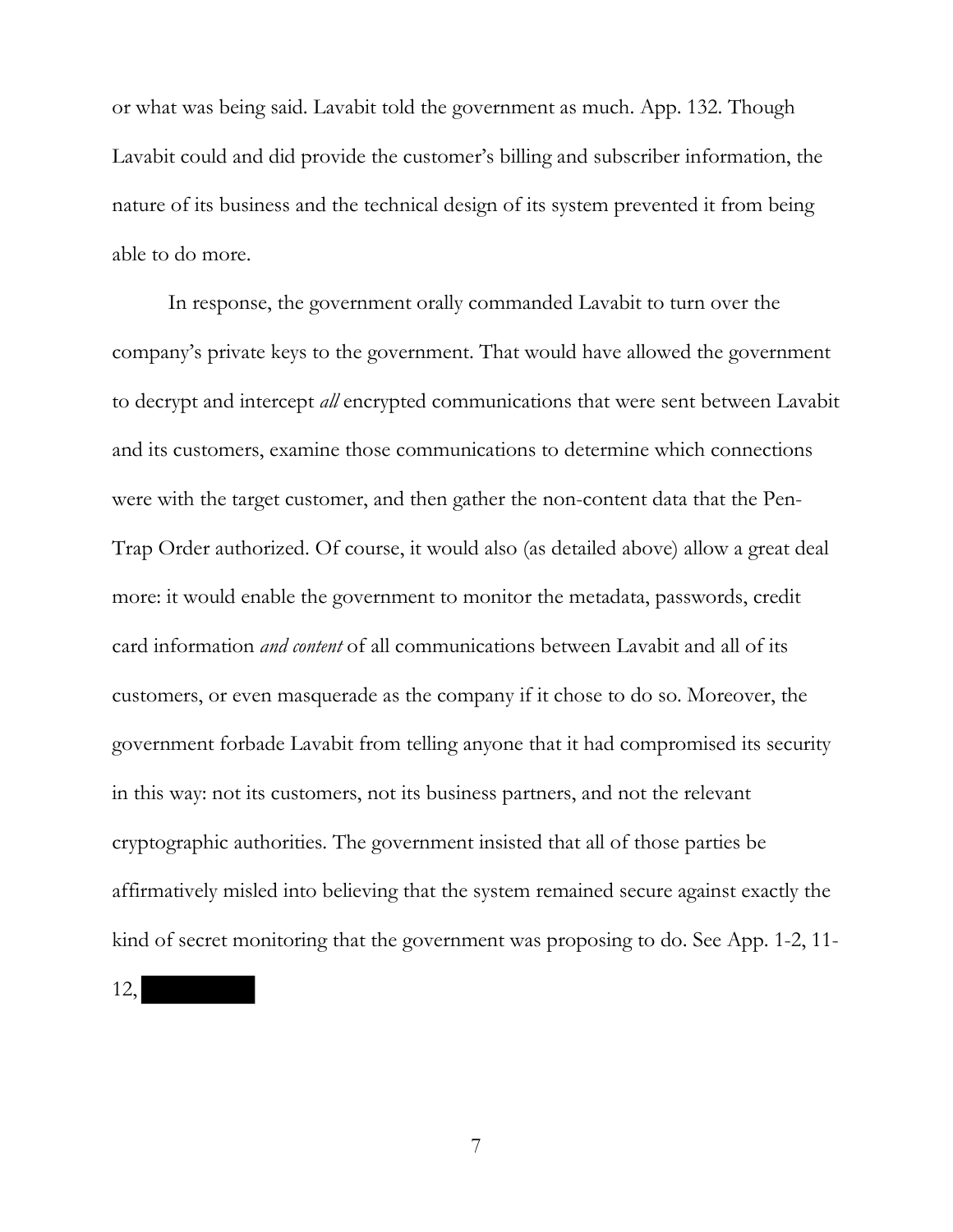Lavabit refused to comply with this demand for many reasons—not the least of which was that neither the Pen-Trap Order nor a subsequent "compliance order" (issued the same day) required the company to do so. See App. 8-9, 10-12. In response to Lavabit's refusal, the government secured an order commanding the company's owner, Mr. Levison, to personally appear in a district court over a thousand miles away from his home and explain his refusal to produce this information. App. 13-14. The government then secured a grand jury subpoena, which explicitly commanded Mr. Levison to appear before the grand jury and bring with him Lavabit's private keys. App. 23.

Before Mr. Levison's appearance, and in response to the government's blizzard of dubious court orders, Lavabit proposed a compromise: the company could itself record the non-content information related to the target of the government investigation—that is, Lavabit could record and turn over the target's "login and subsequent logout date and time, the IP address used to connect," and "non-content" headers ... from any future emails sent or received using the subject account." App. 83. Lavabit proposed to turn the logged information over at the conclusion of the court-ordered surveillance period or to provide it on a daily basis. App. 83. This solution—though more than Lavabit thought the law obligated it to do, and one with which the company felt profound discomfort—would have given the government the information to which it was entitled without requiring the company to turn over its private keys, thereby protecting the privacy of its other customers.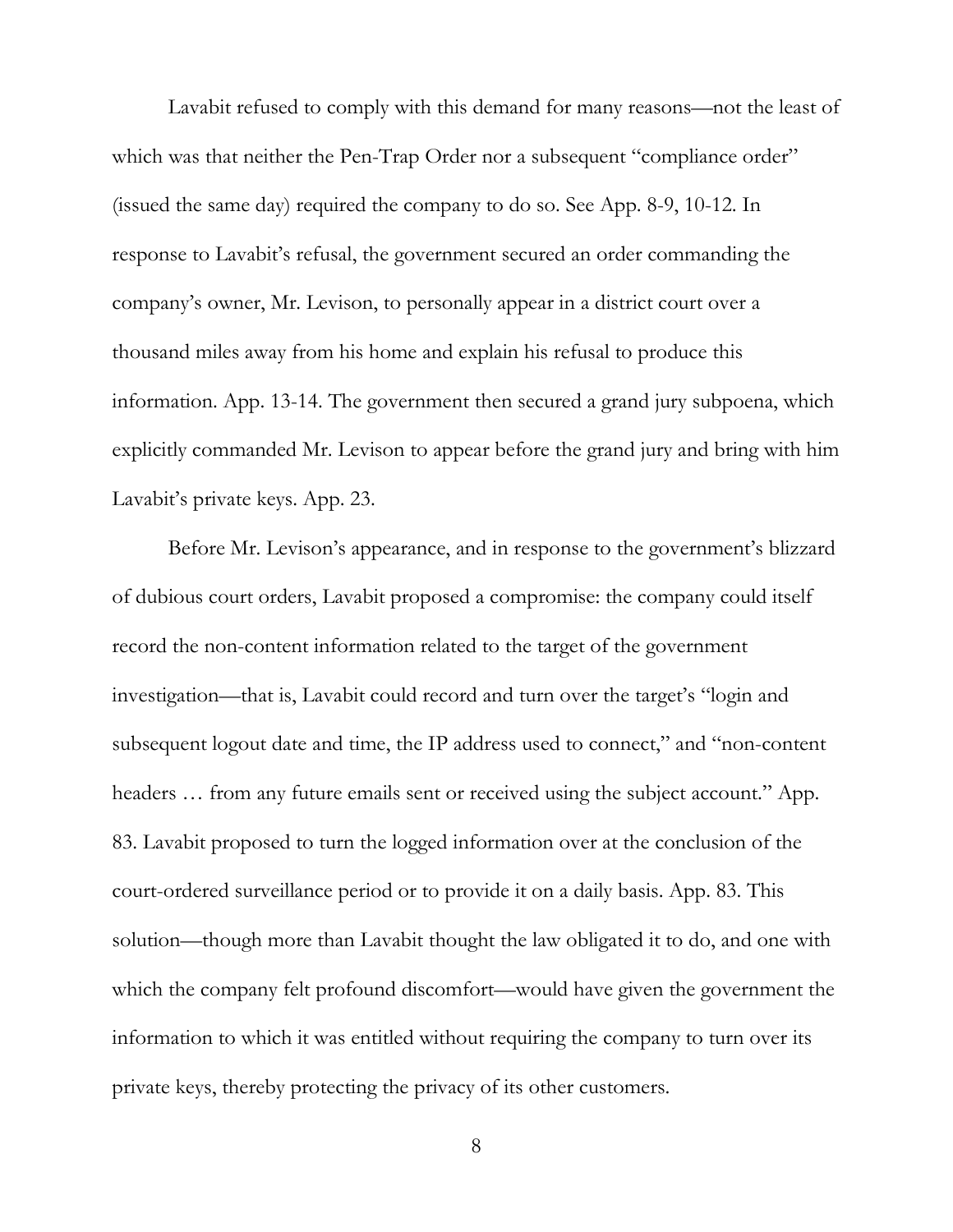The government refused, on the basis that Lavabit's proposed solution would not have given it "real-time access" to the target customer's data. App. 83. After refusing Lavabit's compromise, and betraying a well-grounded skepticism about the legal basis for its prior demands, the government secured a warrant under the Stored Communications Act, which again commanded Lavabit to hand over its private keys, while again gagging Lavabit from telling anyone that the government had done so. App. 118-119, The government did this while Mr. Levison was traveling from Dallas to Virginia to appear, *pro se*, in district court, to "show cause" for his prior refusal of the government's demands. App. 39-40.

At that appearance, Mr. Levison made it clear that he had no objection to the government's lawful installation of the pen-trap device—only to the provision of his company's private keys, "because that would compromise all of the secure communications in and out of my network." App. 42, 48. The district court, satisfied with that much for the moment (and aware of Mr. Levison's status as a thenunrepresented litigant), scheduled another hearing to determine the propriety of providing the private keys. App. 47, 50-51. Very shortly after the hearing, the government served Lavabit with the Stored Communications Act warrant.

Lavabit moved to quash all of the court orders requiring it to turn over its private encryption keys. App. 66, 73. Lavabit argued that requiring it to turn over those keys was inconsistent with the Fourth Amendment, that the keys were not material to the government's investigation, and that providing them in response to a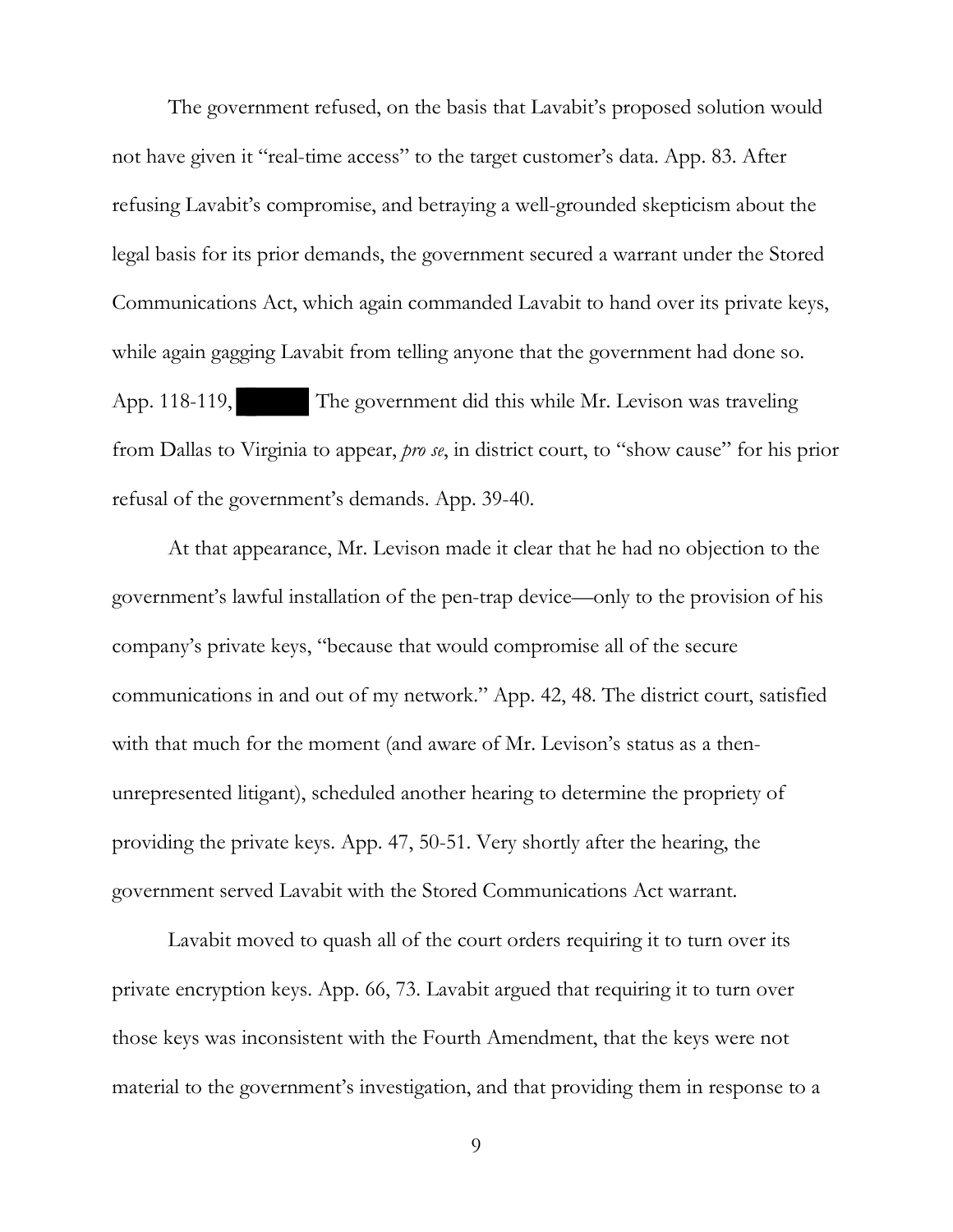subpoena would be unduly burdensome and oppressive. Following a hearing, the district court denied Lavabit's motion and gave the company 24 hours to turn over the keys. App. 116, 118-119. After Lavabit did not provide the keys in electronic format within that time, the district court held Lavabit in civil contempt, commanding it to pay \$5,000 per day until it provided the keys in electronic form. App. 132, 133.

Faced with what it regarded as a decision "to become complicit in crimes" against the American people or walk away from nearly ten years of hard work," Lavabit provided its private keys to the government—but also shut down its service entirely, believing that it could not operate the service in good faith while the government had the ability to secretly spy on the very customers who had paid Lavabit to secure them against just that. Lavabit, http://lavabit.com/ (accessed September 24, 2013) ("This experience has taught me one very important lesson: without congressional action or a strong judicial precedent, I would *strongly* recommend against anyone trusting their private data to a company with physical ties to the United States."). The government would still be able to use Lavabit's private keys to decrypt and access data that it had already intercepted (including customers' usernames, passwords, and the contents of their emails), but Lavabit was forbidden from communicating this security breach to its customers or business partners.

This appeal timely followed. App. 134-135, 136-137, 138-139.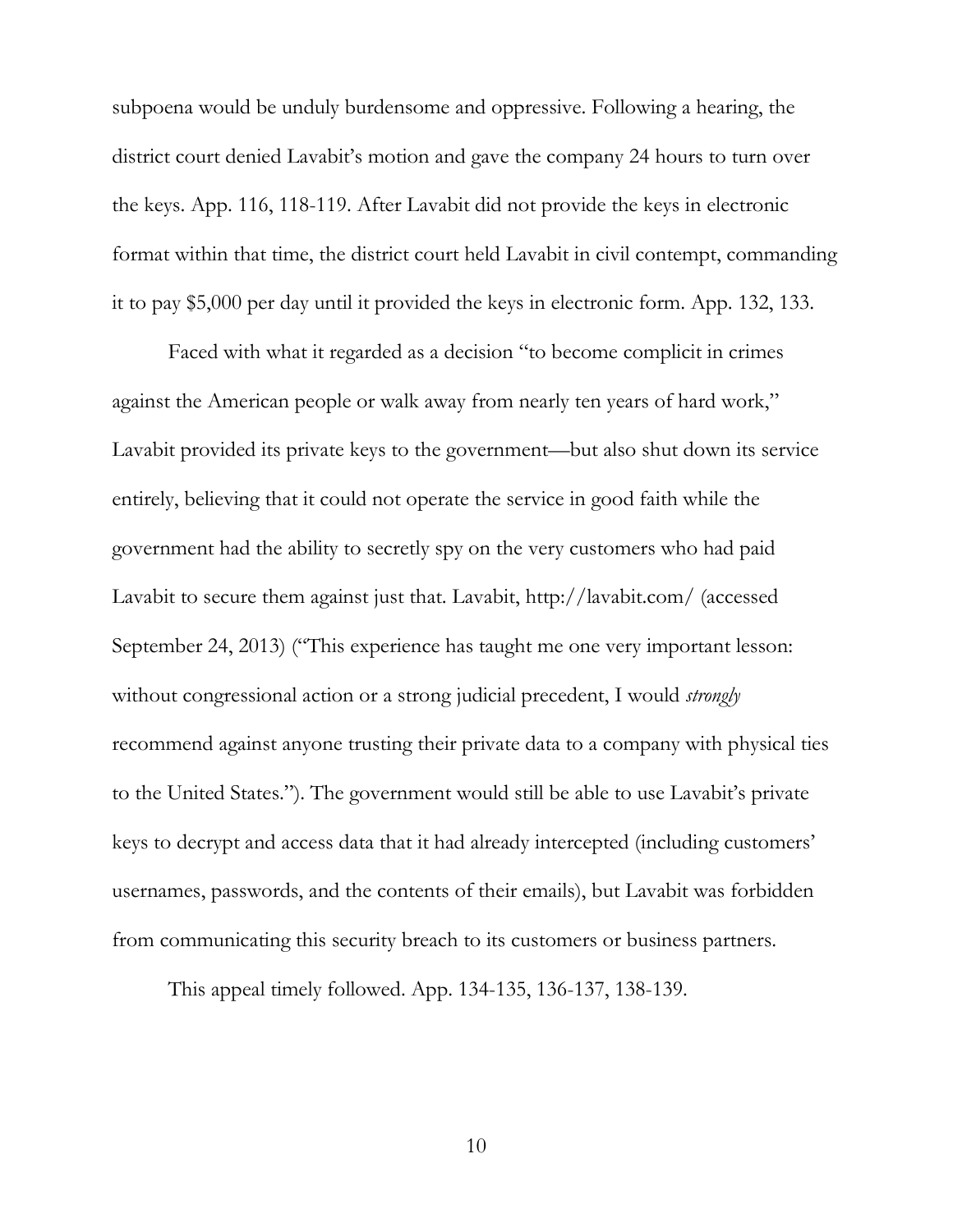### **SUMMARY OF ARGUMENT**

The orders requiring Lavabit to produce its private keys were unlawful. In district court, the government relied on what can charitably be described as a mélange of theories; at turns, the government argued that it was entitled to Lavabit's private keys by virtue of the Pen Register Statute, the Stored Communications Act, and a grand jury subpoena. Each of those theories is completely without merit. The district court's order of contempt should be vacated and this case remanded for further proceedings consistent with that conclusion.

First, the government is bereft of any statutory authority to command the production of Lavabit's private keys. The Pen Register Statute requires only that a company provide the government with technical assistance in the *installation* of a pentrap device; providing encryption keys does not aid in the device's installation at all, but rather in its *use*. Moreover, providing private keys is not "unobtrusive," as the statute requires, and results in interference with Lavabit's services, which the statute forbids. Nor does the Stored Communications Act authorize the government to seize a company's private keys. It permits seizure of the contents of an electronic communication (which private keys are not), or information pertaining to a subscriber (which private keys are also, by definition, not). And at any rate it does not authorize the government to impose undue burdens on the innocent target business, which the government's course of conduct here surely did.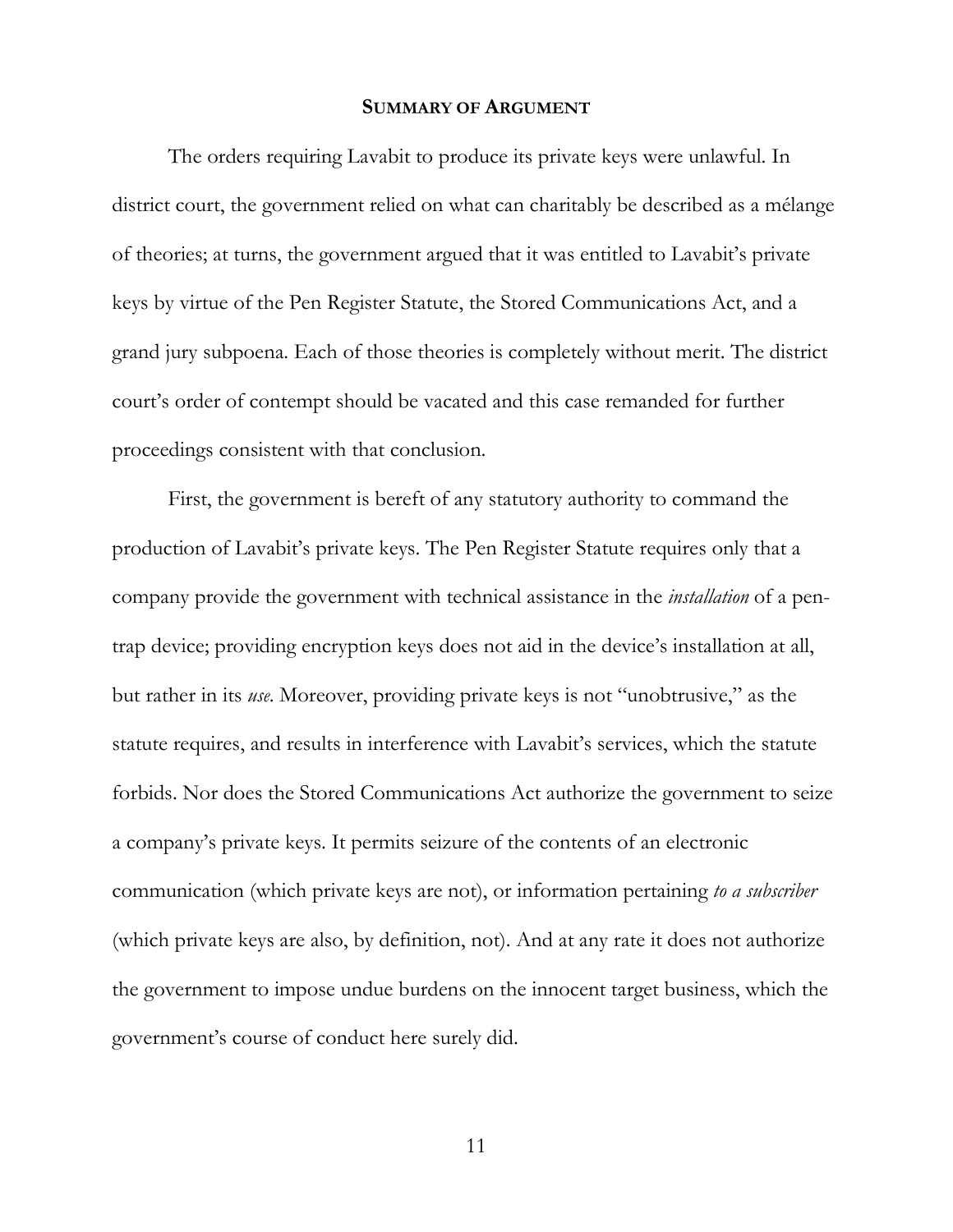Second, the Fourth Amendment independently prohibited what the government did here. The Fourth Amendment requires a warrant to be founded on probable cause that a search will uncover fruits, instrumentalities, or evidence of a crime. But Lavabit's private keys are none of those things: they are lawful to possess and use, they were known only to Lavabit and never used by the company to commit a crime, and they do not prove that any crime occurred. In addition, the government's proposal to examine the correspondence of all of Lavabit's customers as it searched for information about its target was both beyond the scope of the probable cause it demonstrated and inconsistent with the Fourth Amendment's particularity requirement, and it completely undermines Lavabit's lawful business model. General rummaging through all of an innocent business' communications with all of its customers is at the very core of what the Fourth Amendment prohibits.

Finally, the grand jury subpoena was oppressive, unduly burdensome, and ought to have been quashed. Compliance with the subpoena inflicted grave harm on Lavabit. It was required either to cease operations entirely or perpetrate a massive commercial fraud on its customers and business partners, by lying to them about the security of services that were purchased *because* of their security. While the grand jury's investigative powers are broad, courts have never hesitated to quash subpoenas that intrude so gravely on the interests of innocent people. To commercially ruin a third-party small business using a grand jury subpoena is *per se* oppressive—indeed is close to the Platonic ideal of an unreasonable demand that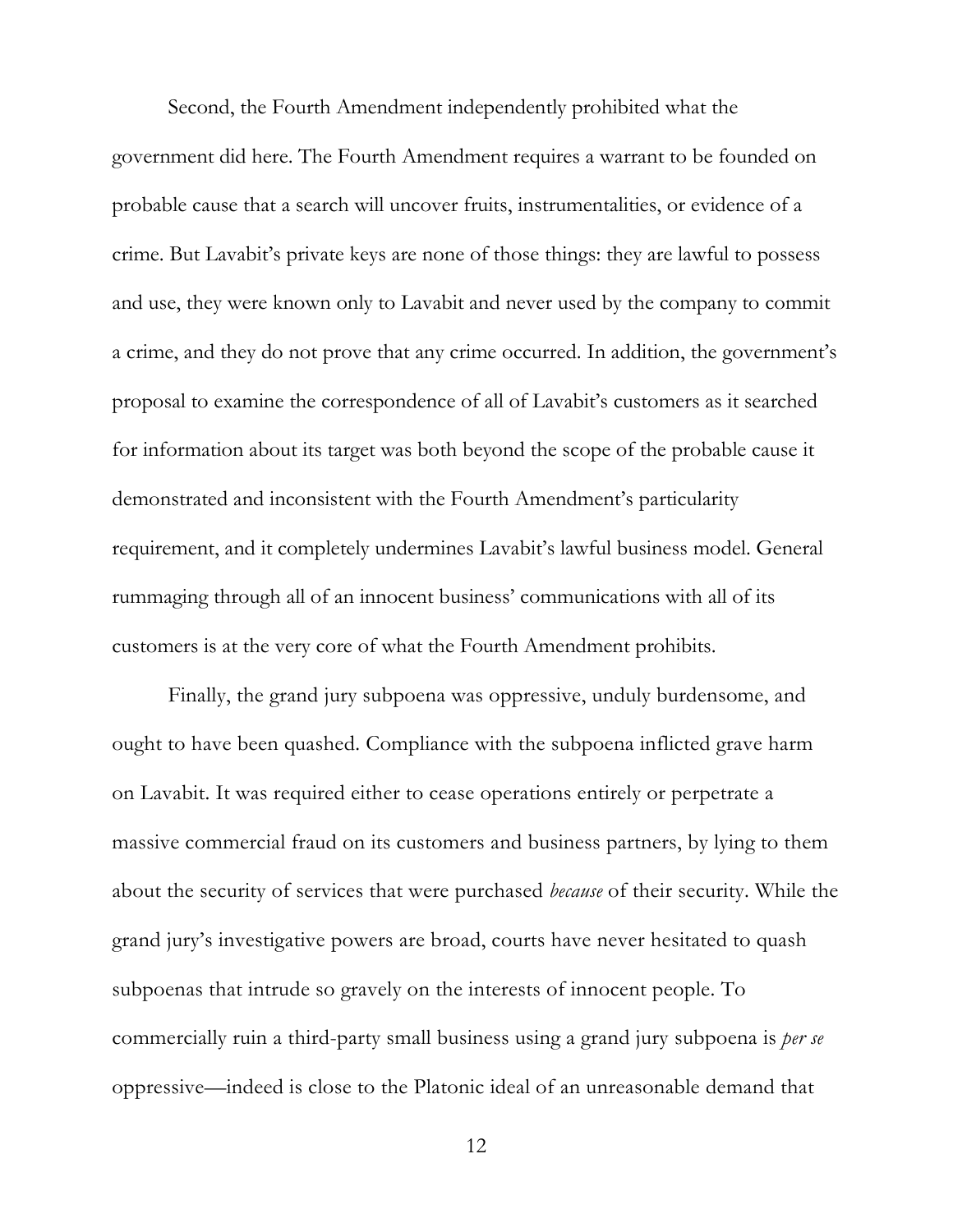ought to have been promptly quashed, especially in light of Lavabit's ability to provide the government with the information to which it was entitled by other, far less intrusive, means.

#### **ARGUMENT**

### **Standard of Review**

A district court's legal conclusions are reviewed de novo. United States v. Mehta, 594 F.3d 227, 281 (4th Cir. 2010). A district court's refusal to modify or quash a subpoena is reviewed for abuse of discretion. In re Grand Jury Subpoena John Doe, No. 05GJ1318, 584 F.3d 175, 182 (4th Cir. 2009).

### Discussion of the Issues

An "individual appealing a contempt order" may challenge both "whether contempt was proper" and the propriety of "the order alleged to have been violated" (so long as "earlier appellate review" of that underlying order was unavailable). United States v. Myers, 593 F.3d 338, 344 (4th Cir. 2010). See also United States v. Ryan, 402 U.S. 530, 532 (1971) (when a discovery order is "unduly burdensome or otherwise unlawful," its target may "refuse to comply and litigate those questions in the event that contempt or similar proceedings are brought against him"). Earlier appellate review was not available here, and Lavabit is therefore pursuing this appeal to challenge the underlying disclosure orders.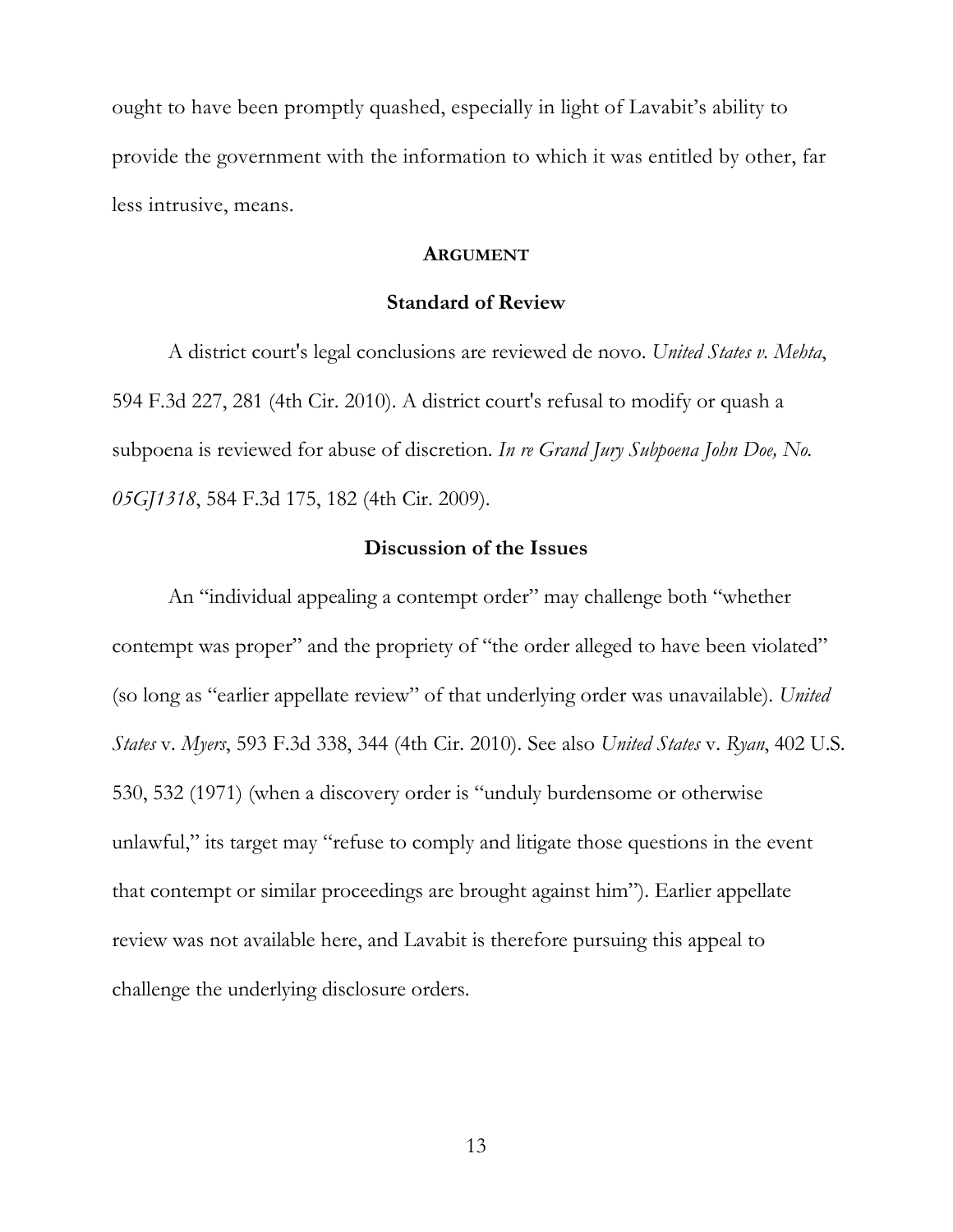- The Government Has No Statutory Authority To Command the Production of  $\mathcal{A}$ . Lavabit's Private Keys
	- $1<sub>1</sub>$ The Pen Register Statute Does Not Authorize Seizing Private Keys

The government argued initially that Lavabit was required to produce its encryption keys by virtue of the Pen-Trap Order and a follow-on compliance order. App. 8-9, 11. Specifically, Lavabit was commanded to provide the government all technical assistance necessary to accomplish the installation and use of the pen-trap device. App. 8. But those orders were lawful only to the extent they were statutorily authorized. And the enabling statute, the Pen Register Statute, only requires third parties to "furnish ... all information, facilities, and technical assistance necessary to accomplish *the installation* of the pen register *unobtrusively*," once the government is "authorized to install and use a pen register," so that there is "a minimum of interference with the services" that the third party provides to the target of the investigation. 18 U.S.C. (3124(a) (emphasis added). See also 18 U.S.C. (3124(b) (setting forth an identical standard for the installation of a trap-and-trace device). A service provider might thus be required, for example, to tell the government which cables carry the relevant communications, so that the government can attach the device correctly.

The plain language of  $$3124(a)$  requires only that a third party provide information that is necessary to the "installation" of a pen-trap device. And Congress further limited the government's power to demand third-party assistance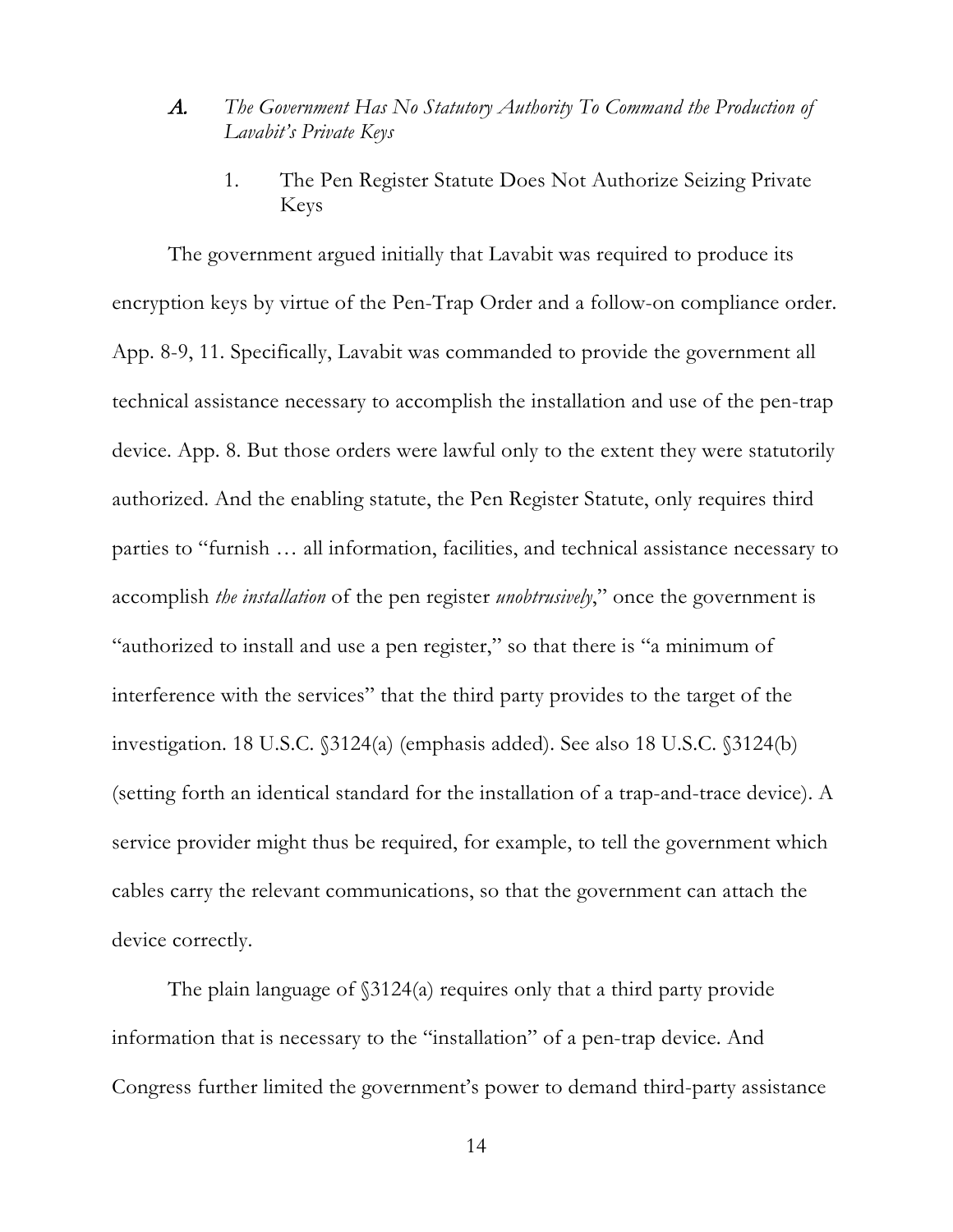to only that information which would be required to make the installation of a pen register "unobtrusive]]," such that the target of the investigation would not detect any "interference" with the service—thereby, perhaps, alerting the target to the investigation. Encryption keys are not necessary to install the device unobtrusively, and are not needed to avoid interference with the service. (That is amply demonstrated here, because the government successfully installed the pen-trap device before obtaining Lavabit's private keys.)

What the government has argued is, in essence, that an innocent third party must provide whatever information might hypothetically be needed to make the government's use of a pen-trap device *effective*—but that is not what the statute says. Congress commanded assistance with the installation of a pen register

<sup>&</sup>lt;sup>7</sup> Nor is Lavabit under any general obligation to operate an email service that is easy to wiretap. Congress has explicitly carved out email service providers from that sort of statutory obligation, which does exist for other businesses. The Communications Assistance for Law Enforcement Act requires most telecommunications carriers to ensure their equipment, facilities, and services are capable of intercepting users' communications and accessing call-identifying information for law enforcement purposes. 47 U.S.C. §1002(a). But Congress chose not to extend this requirement to providers of "information services," including email service providers. *Id.* at  $\[1002(b)(2);\[1001(6)(B)(iii)]$  (definition of "information services" includes "electronic messaging services"). Thus, Lavabit has no legal obligation to design its facilities or services to accommodate law enforcement.

Nor does Lavabit have any legal duty to retain records about its customers, as businesses in more highly regulated industries do. See, e.g., the Bank Secrecy Act, 12 U.S.C. \[1829(b) (imposing record keeping transactions on federally insured depository institutions).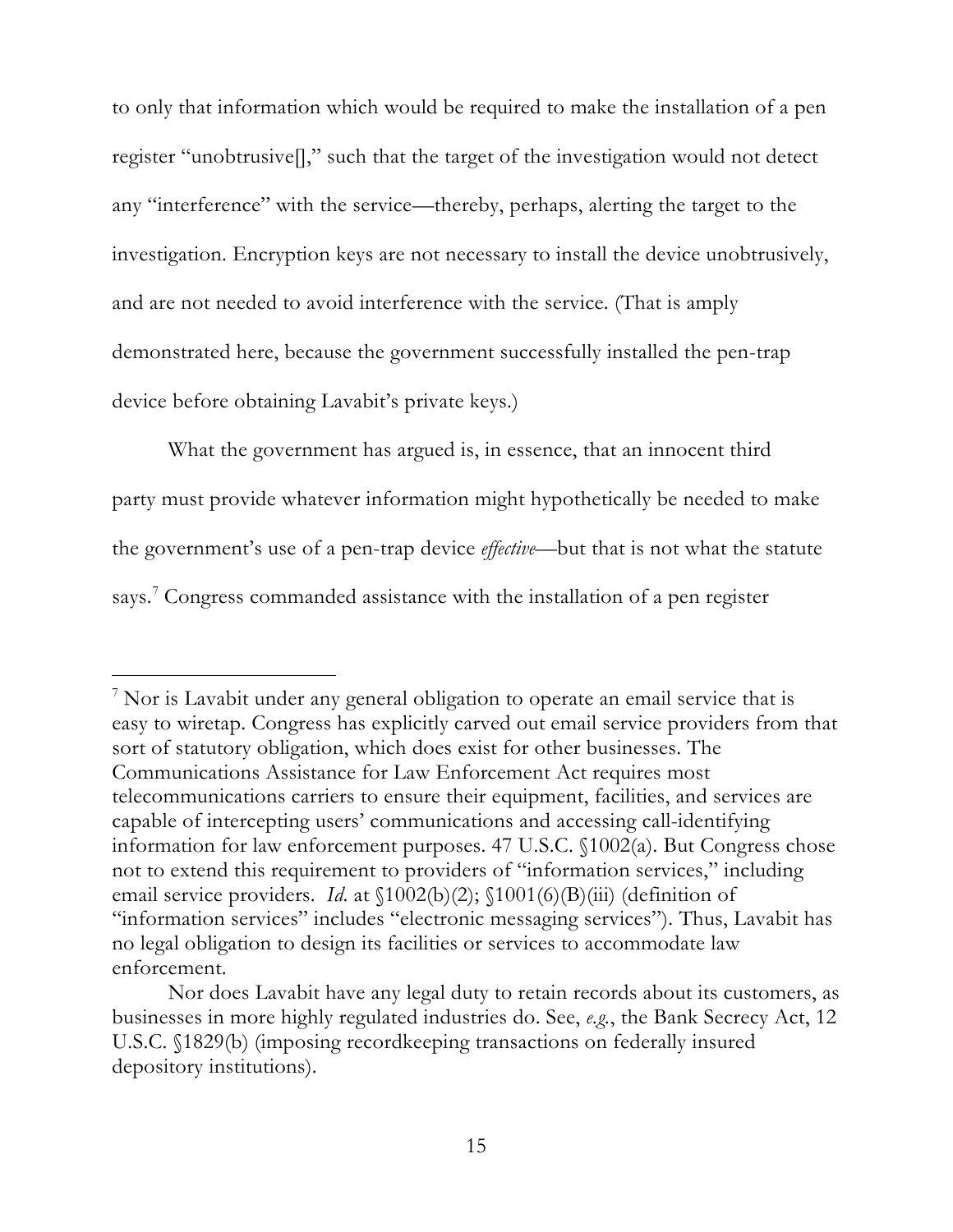device, not its use or operation—and when "interpreting a statute," there is "one, cardinal canon" that stands "before all others": Congress "says in a statute what it means and means in a statute what it says there." Conn. Nat'l Bank v. Germain, 503 U.S. 249, 253–54 (1992). See also Brown v. Waddell, 50 F. 3d 285, 290–91 (4th Cir. 1995) (interpreting the pen register statute in line with its "plain textual meaning").

Moreover, reading §3124's broad language to authorize seizure of a company's private keys is inconsistent with the principle that Congress "does not alter the fundamental details of a regulatory scheme in vague terms or ancillary provisions—it does not, one might say, hide elephants in mouseholes." Whitman v. Am. Trucking Ass'n, Inc., 531 U.S. 457, 468 (2001). As discussed below, for a company built on secure email services to surrender its private keys to an untrusted third party is a truly dramatic act, akin to requiring a hotel to turn over a master key to all of its hotel rooms (or install clear glass doors on those rooms)—or, for that matter, commanding the City of Richmond to give the police a key to every house within the city limits. It is unthinkable that Congress would have given the government the authority to seize keys that would make it possible to intercept all of Lavabit's communications with all of its customers—communications that the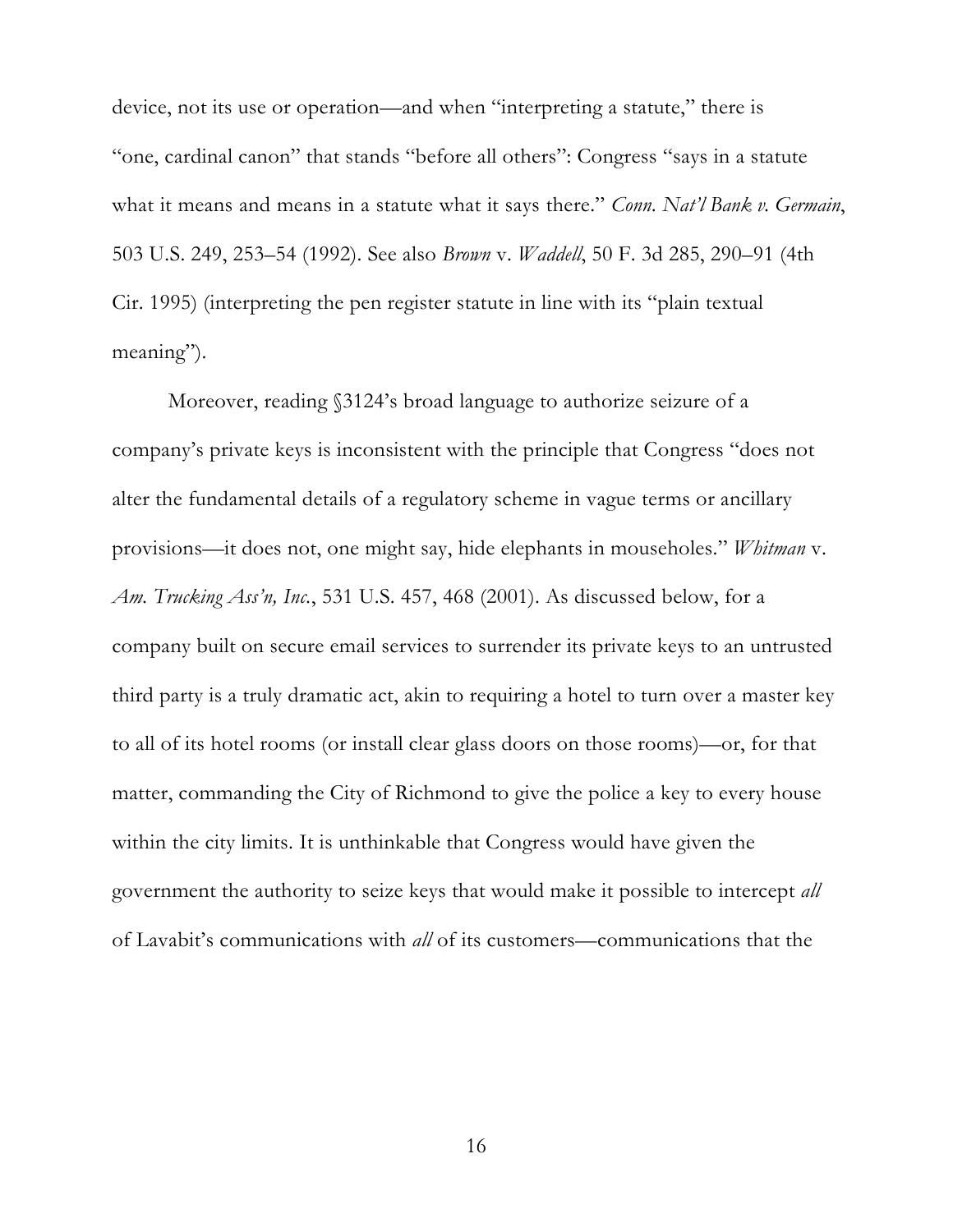customers have been told are private against exactly that kind of secret surveillance—except in the clearest possible words.<sup>8</sup>

The Pen Register Statute does not come close. An anodyne mandate to provide information needed merely for the "unobtrusive installation" of a device will not do. If there is any doubt, this Court should construe the statute in light of the serious constitutional concerns discussed below, to give effect to the "principle of constitutional avoidance" that requires this Court to avoid constructions of statutes that raise colorable constitutional difficulties. Norfolk S. Ry. Co. v. City of Alexandria, 608 F.3d 150, 156-57 (4th Cir. 2010).

#### $2.$ The Stored Communications Act Does Not Authorize Seizing Private Keys

Sensing (correctly) that the Pen Register Statute could not bear the weight of its demands for Lavabit's private keys, the government also secured a warrant for those keys pursuant to the Stored Communications Act, 18 U.S.C. §2703. App. 25-29. Even

<sup>&</sup>lt;sup>8</sup> Moreover, the assistance demanded by the government here was neither "unobtrusive" nor accomplished with a "minimum of interference" with Lavabit's services. See 18 U.S.C. (3124(a). It eviscerated the basic purpose of the company: to provide an email service that protects the privacy and security of users' communications, which remains a legitimate objective in a free society.

Customers chose to use Lavabit's service because they wanted to protect their privacy, and Lavabit made public commitments to protect those interests and had contractual obligations to its customers to do so. The government's demand that Lavabit turn over its private keys gutted the entire premise the company was built on, and Lavabit would have lost its customers as a result of complying with it. Compare Company v. United States, No. 02-15635, 2009 WL 3957906, at \*\*9-10 (9th Cir. Nov. 13, 2003) (if facilitating eavesdropping on customers would cause the company to be unable to operate, it is not accomplished with a "minimum of interference").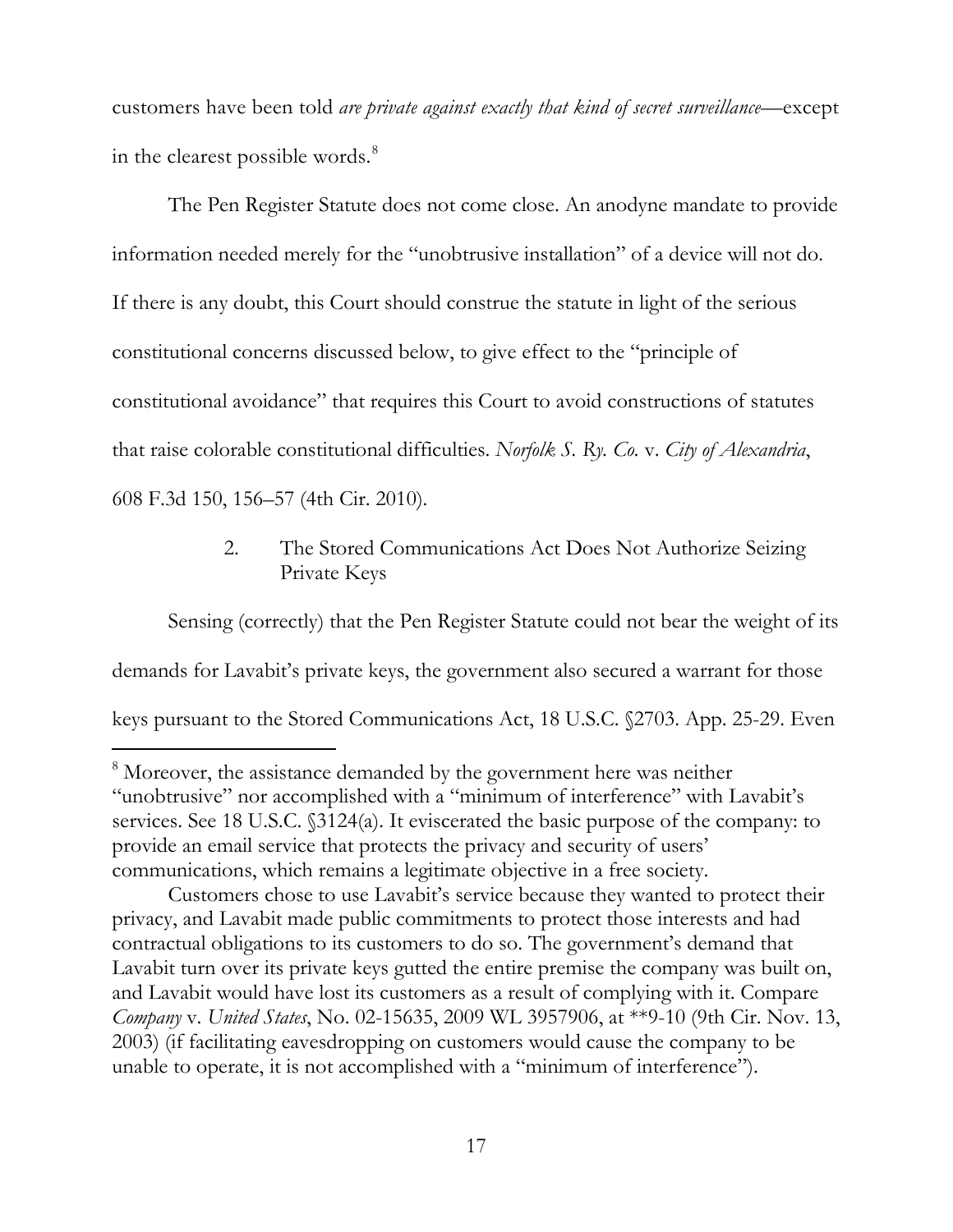if that warrant had complied with the Fourth Amendment's Warrant and Particularity Clauses—which, as discussed below, it did not—the Stored Communications Act nonetheless did not authorize it.

\$2703 permits a court to order the disclosure of two types of information. First, a court may order disclosure of "the contents of a wire or electronic communication." 18 U.S.C. §2703(a). But Lavabit's encryption keys are plainly not the "contents" of any "electronic communication." "Contents" are statutorily defined to mean "any information concerning the substance, import, or meaning of that communication." 18 U.S.C. \$2510(8).<sup>9</sup> Encryption keys are not that; they are simply cryptographic tools (akin to a password) that convey neither meaning nor message. The government's purpose in seeking the encryption keys is to gain access to other data. And no educated speaker of English would describe a safe's "contents" as including the combination to that safe.

Nor were Lavabit's private keys an "electronic communication." An "electronic communication" is "any *transfer* of signs, signals, writing, images, sounds, data, or intelligence of any nature *transmitted* in whole or part by a wire, radio, electromagnetic, photoelectronic or photooptical system that affects interstate or foreign commerce." 18 U.S.C. §2510(12) (emphasis added). The entire point of Lavabit's private keys is

<sup>&</sup>lt;sup>9</sup> The Stored Communications Act relies on the Wiretap Act's definitions. 18 U.S.C. \\$2711 ("As used in this chapter . . . the terms defined in section 2510 of this title have, respectively, the definitions given terms in that section.]''.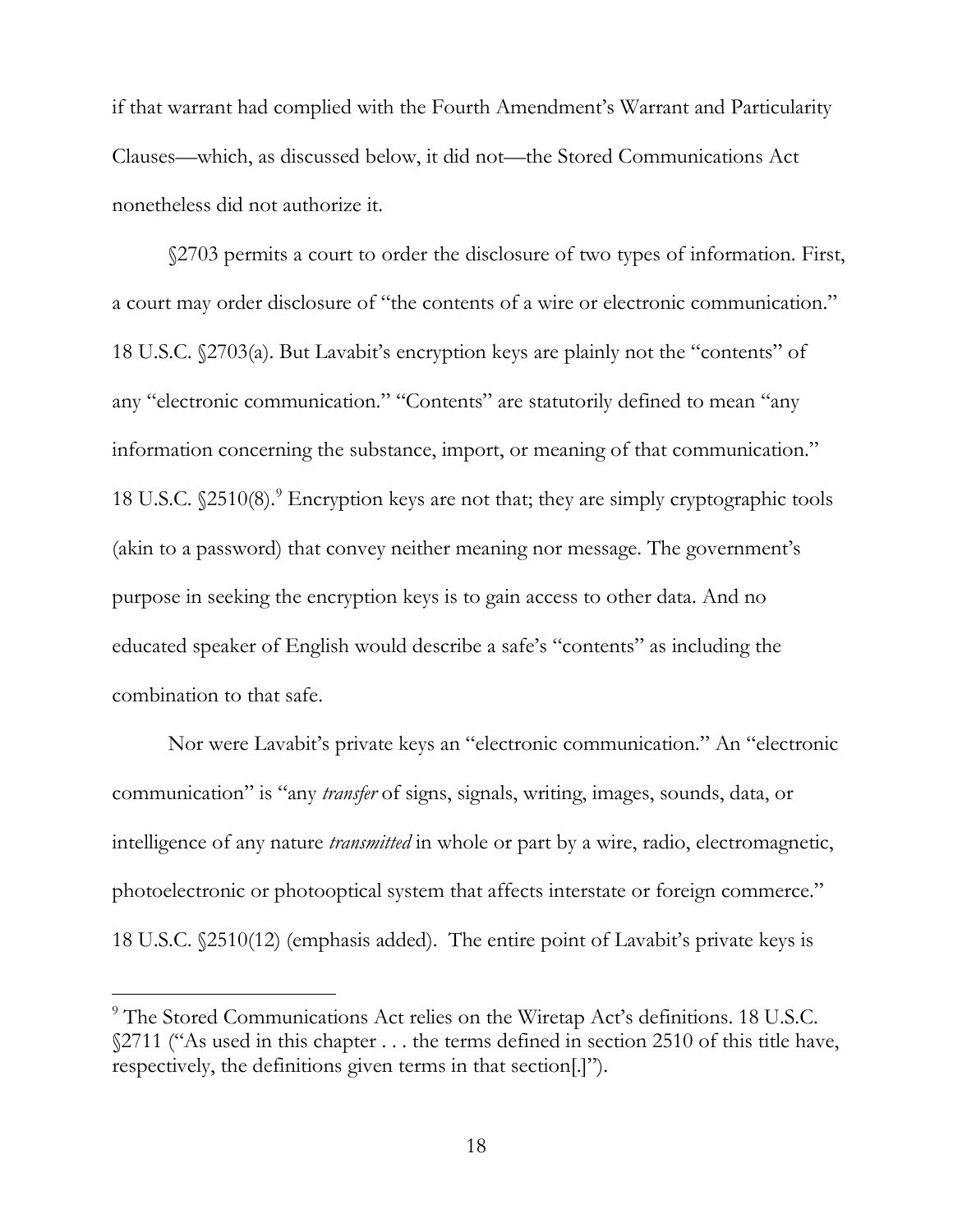that they are *not* "transfer[red]" or "transmitted" to anyone, but rather held as closely guarded secrets by the company.  $\sqrt{2703(a)}$  therefore does not authorize the government to seize private encryption keys.

Alternatively, the government may seek "a record or other information pertaining to a subscriber." 18 U.S.C. (2703(c). Lavabit's private keys were undoubtedly "information," but by definition they do not "pertain. to a subscriber." Lavabit's private keys are known to the company alone, and are not specific to any given customer. The information available under  $\sqrt{2703(c)}$  is "a subscriber's name, address, length of subscription, and other like data"—that is, data *about a subscriber*. United States v. Appelbaum, 707 F.3d 283, 287 (4th Cir. 2013). Lavabit's private encryption keys are just the opposite: they are information *about the company*. The government may therefore not seek private keys under §2703(c), either, and its warrant was invalid at the outset.

Even if Lavabit's private keys could generously be characterized as the contents of electronic communications or as pertaining to a subscriber, compliance with such an order must not "cause an undue burden" to the provider. 18 U.S.C. (2703(d). The warrant to disclose Lavabit's private keys, however, has imposed exactly that sort of burden on the company. Lavabit was forced to either (1) shut down, or (2) intentionally defraud its users about the security of its system, permanently harm its reputation should its deception be discovered, behave unethically by lying openly about its system's security, and violate universally-agreed-upon commercial practices within its industry.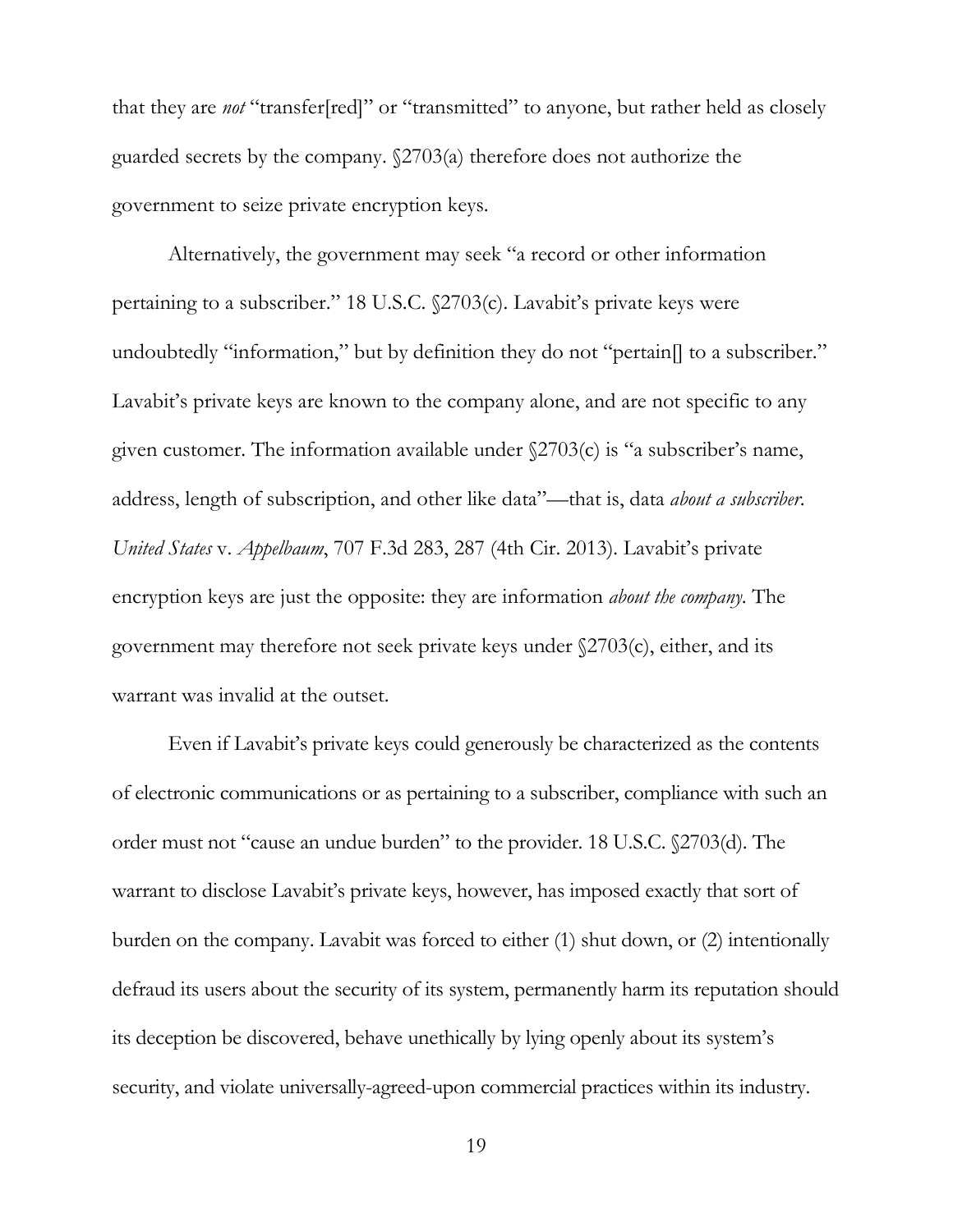It is difficult to imagine what would qualify as an undue burden if that does not—especially in light of Lavabit's proposal to provide the government with the information it requested with no loss of general customer privacy. This Court has emphasized that the Stored Communications Act was enacted to "minimized" intrusions on the privacy of system users" and protect the "business needs of electronic communications system providers." *Appelbaum*, 707 F.3d, at 287. The government's course of conduct in this case, however, seems practically calculated to run roughshod over both of those purposes. The burden it imposed on Lavabit was as plainly undue as it was unjust.

#### The Fourth Amendment Forbids the Seizure of Lavabit's Private Keys and the  $B_{\cdot}$ Government's Subsequent Access of Customer Communications Data

Even if the government had the statutory authority to seize Lavabit's private keys, the Fourth Amendment independently prohibits the government from doing so. Moreover, the serious constitutional difficulties with the government's course of conduct provides an additional reason not to read the statutes to authorize what was done here, so long as there is any plausible alternative construction.

The Fourth Amendment permits warrants to issue only upon probable cause that the fruits, instrumentalities, or evidence of a crime will be found. See Zurcher v. *Stanford Daily*, 436 U.S. 547, 549–50 (1978). Lavabit's private keys are none of those things. They are lawful, innocent business secrets—like Coca-Cola's secret formula. The government surely could not demand that Coca-Cola turn *that* over without some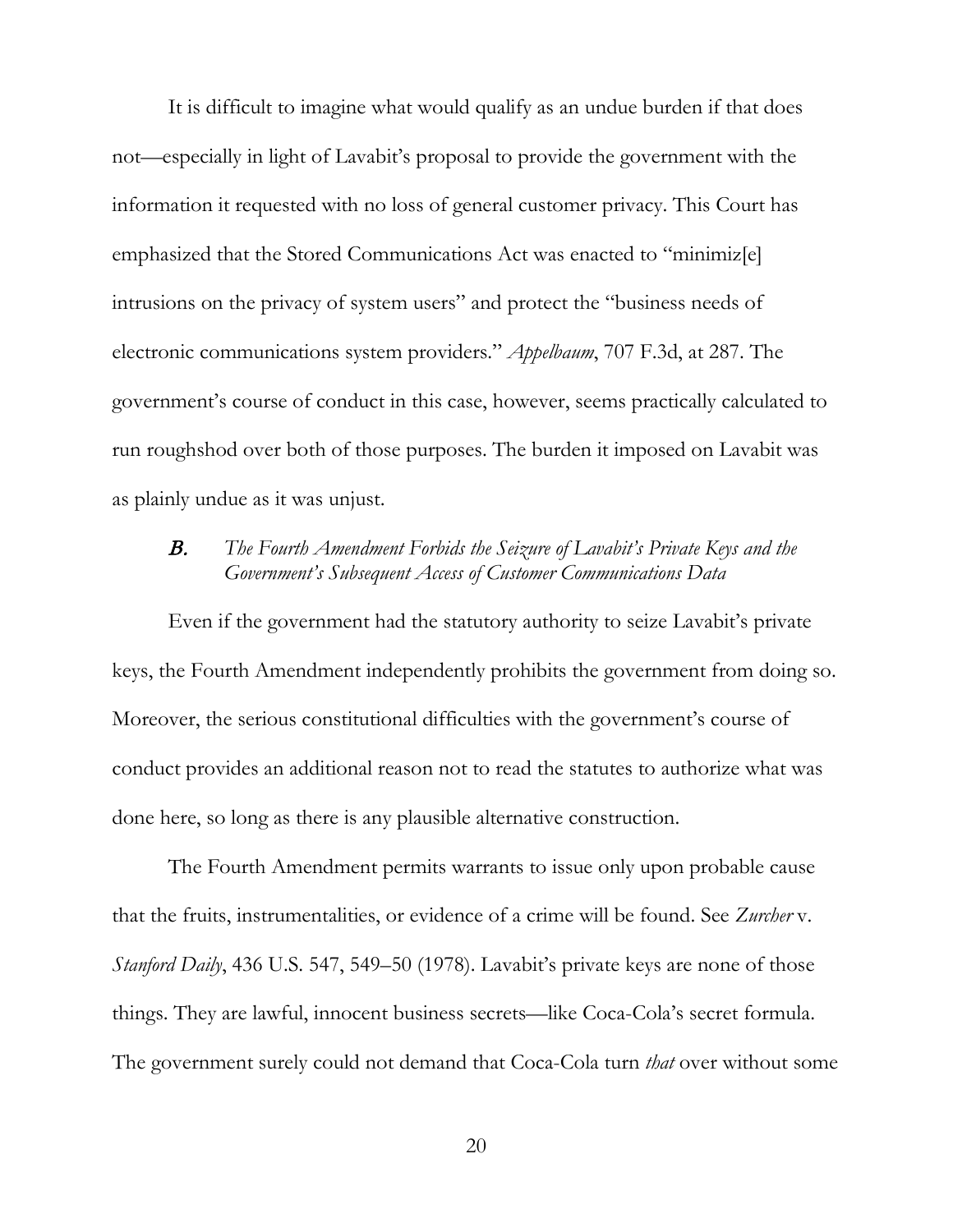showing that the formula was the fruit, instrumentality, or evidence of a crime. The principle is the same here: A business' most closely guarded secrets may not be ransacked simply to gather a small amount of information about someone suspected of wrongdoing.

Moreover, the government proposed to use Lavabit's private keys to gain unfettered access to all—all—of the data traveling between Lavabit's servers and its customers. After all, explained the government, only then could it know which data involved the target of its investigation. But the Fourth Amendment insists that a warrant name *particular* things to be searched; a warrant that permits open-ended rummaging through all of Lavabit's communications data is simply a modern-day writ of assistance, the sort of general warrant that the Fourth Amendment was ratified to forbid. The government might as well have demanded that a hotel install glass doors on all of its rooms so it could see what the occupant of one of those rooms was up to.

> Lavabit's Private Keys Were Not the Fruits, Instrumentalities, or 1. **Evidence of Any Crime**

The government proposed to examine and copy Lavabit's most sensitive, closely guarded records—its private keys—despite the fact that those keys were not contraband, were not the fruits of any crime, were not used to commit any crime, and were not evidence of any crime. Rather, the government obtained a warrant to search and seize Lavabit's property simply because it believed that the information would be helpful to know as it conducted its investigation of someone else.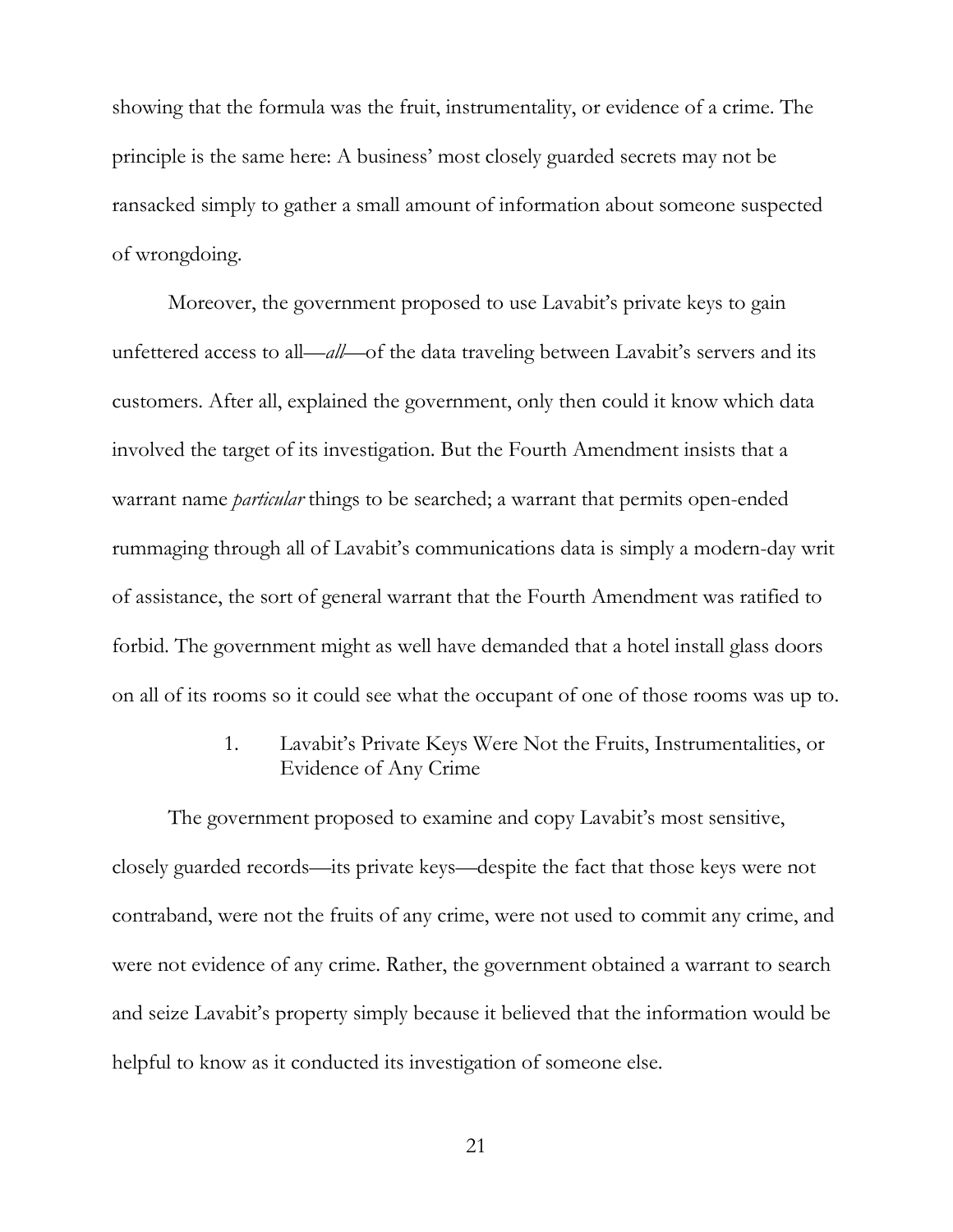The Fourth Amendment's Warrant Clause forbids any warrant to issue but upon "probable cause." By probable cause, the Supreme Court has repeatedly explained, what is meant is a reason to believe that the "fruits, instrumentalities, or evidence of crime" will be found in the place to be searched. Zurcher v. Stanford Daily, 436 U.S. 547, 550 (1978). In other words, a "valid warrant" is one issued to search property "at which there is probable cause to believe that fruits, instrumentalities, or evidence of a crime will be found." *Id.*, 554. This rule is universally accepted and oftrepeated; this Court has frequently stated that "probable cause to search" depends on the existence of "facts and circumstances" that would "warrant a man of reasonable prudence in the belief that *contraband or evidence of a crime* will be found" in a particular place. United States v. Doyle, 650 F.3d 460, 471 (4th Cir. 2011) (emphasis added). While the issuing magistrate is of course entitled to make a "common sense determination" about the existence of probable cause, he must be evaluating the probability that "contraband or evidence of a crime will be found in a particular place." United States v. Grossman, 400 F.3d 212, 217 (4th Cir. 2005) (emphasis added).

By those lights, this is a very easy case. Lavabit's private keys are not connected with criminal activity in the slightest—the government has never accused Lavabit of being a co-conspirator, for example. The target of the government's investigation *never* had access to those private keys. Nor did anyone, in fact, other than Lavabit. Given that Lavabit is not suspected or accused of any crime, it is quite impossible for information known only to Lavabit to be evidence that a crime has occurred. The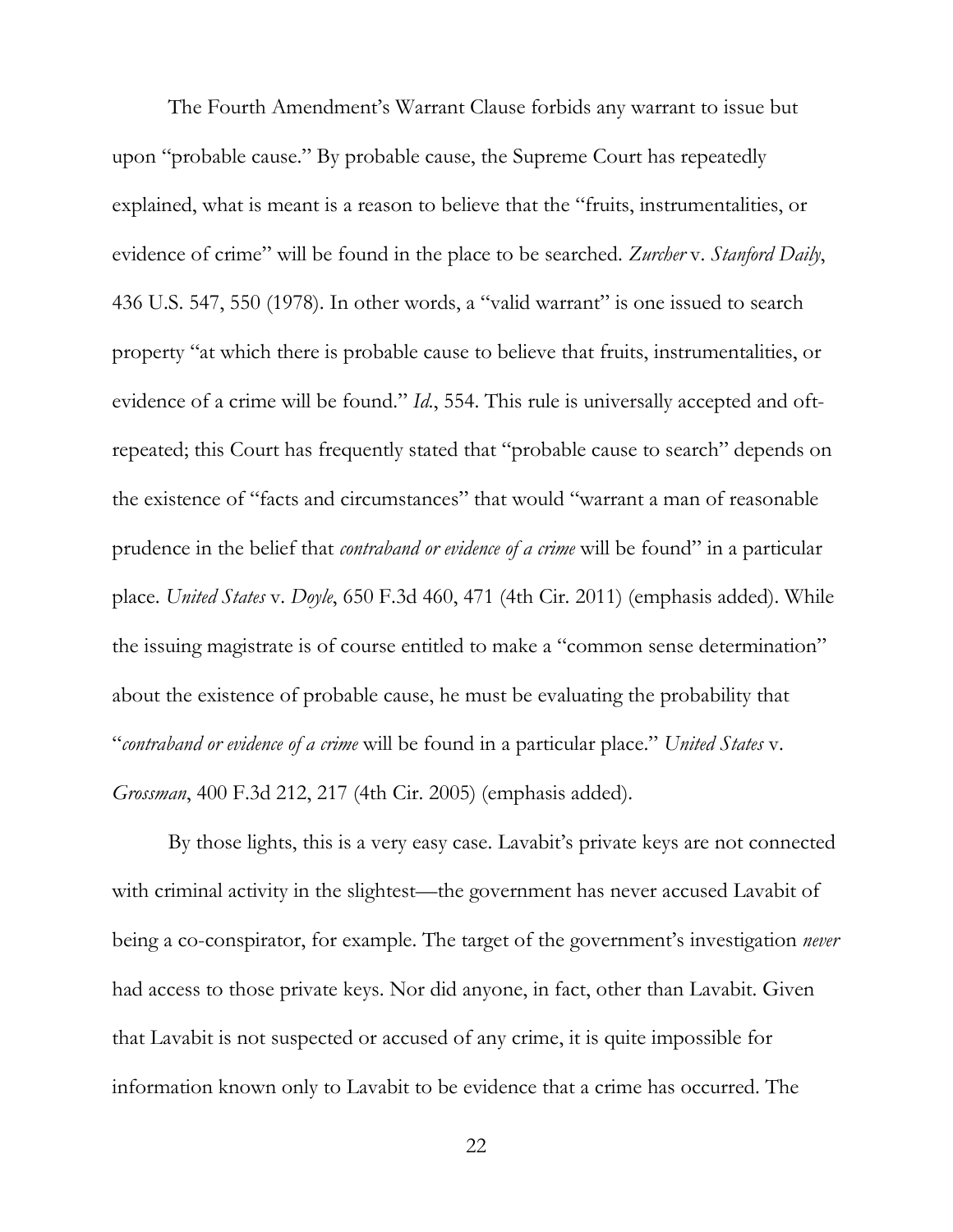government will not introduce Lavabit's private keys in its case against its target, and it will not use Lavabit's private keys to impeach its target at trial. Lavabit's private keys are not the fruit of any crime, and no one has ever used them to commit any crime. Under those circumstances, absent any connection between the private keys and a crime, the "conclusion]] necessary to the issuance of the warrant" was totally absent. Zurcher, 436 U.S., at 557 n.6 (quoting, with approval, Comment, 28 U. Chi. L. Rev. 664,  $687(1961)$ .

To be sure, the Fourth Amendment does not require that "the owner or possessor of the premises to be searched [be] himself reasonably suspected of complicity in the crime being investigated." Zurcher, 436 U.S., at 550. Zurcher permitted a search of a newspaper for evidence of a third party's crimes, and so if the government had probable cause to believe that the target of its investigation had left unencrypted emails detailing his crimes on Lavabit's servers (for example), a valid search warrant could permit the government to obtain them. What the government seized from Lavabit, however, was not information about its target or the target's crimes, but information about Lavabit.

If the Fourth Amendment permits the government to seize information that is not the fruit, instrumentality, or evidence of a crime, but that would simply be useful in apprehending the suspect, there is no practical limit on the government's gaze. It could demand the production of all manner of innocent information from all types of innocent people—no matter how intrusive or burdensome—so long as that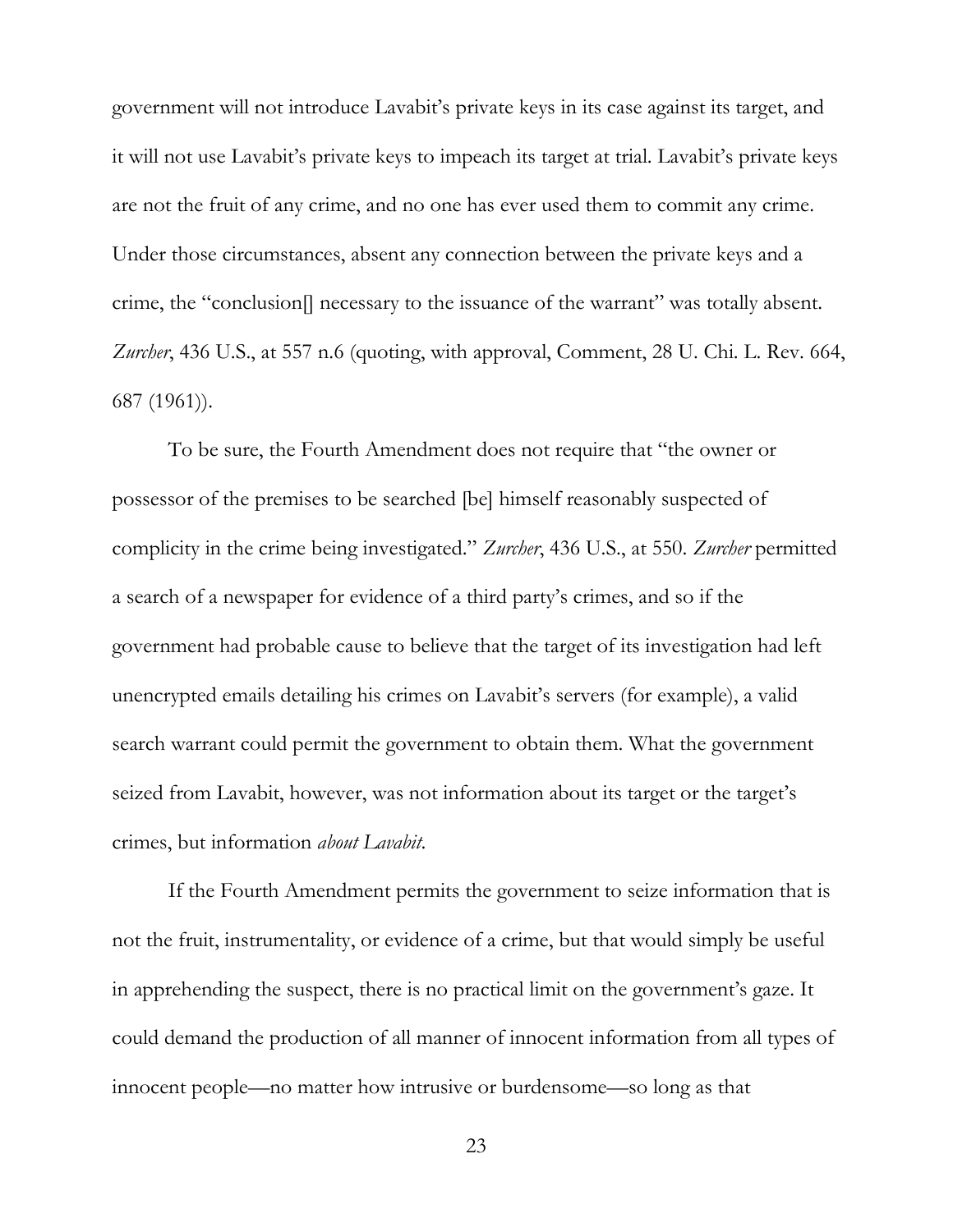information might plausibly assist in its investigation. (Perhaps the government could demand to read the diaries of a suspect's friends, to learn what he was up to on certain days.) The government's warrant was therefore invalid as unsupported by probable cause, and Lavabit should not have been held in contempt for disobeying it.

> The Government Violated the Fourth Amendment By Gaining  $2^{1}$ Access to All Communications Data Traveling to and From Lavabit's Email Servers

Lavabit's private keys allowed the government access to data related to the target of the investigation. But it also gave the government access to *all* the data of Lavabit's 400,000 other customers—including the contents of unencrypted messages, and passwords that could be used to derive the keys necessary to decrypt customers' stored messages. As the government made clear, it would need to comb through all this information to identify the small amount of data relevant to its investigation. App.114. In short, the government proposed an open-ended rummaging through the correspondence of hundreds of thousands of people, to seize a small amount of information about one person suspected of a crime. Though the government may have thought the collateral damage to the privacy of hundreds of thousands of people outweighed by its investigative needs, its proposal contravenes the Fourth Amendment's prohibition against unreasonable searches and seizures, which exists "to safeguard the privacy and security of individuals against arbitrary invasions by government officials." Camara v. Mun. Ct., 387 U.S. 523, 528 (1967).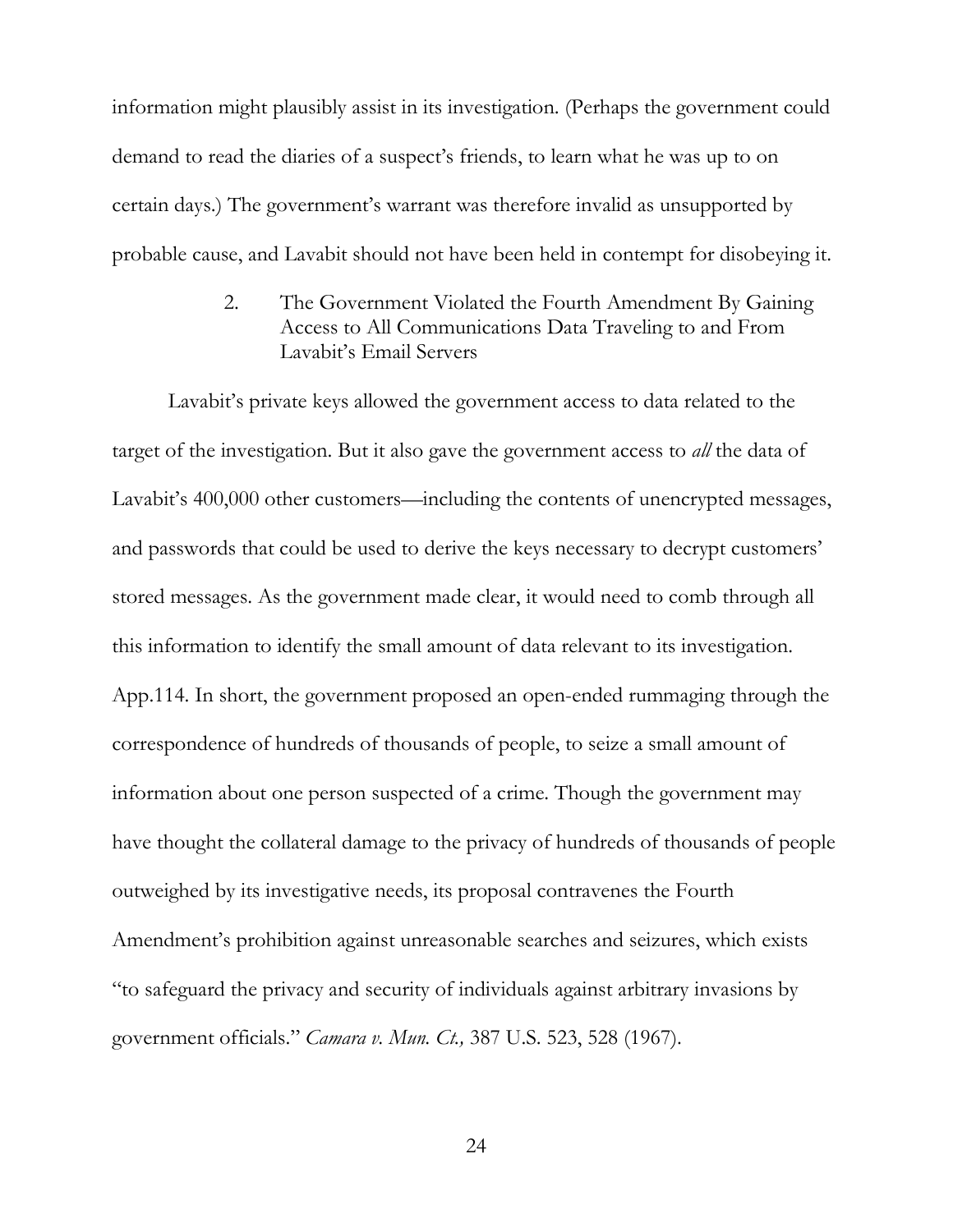The Fourth Amendment's text plainly prohibits unreasonable searches of the citizenry's "papers." See Ex Parte Jackson, 96 U.S. 727, 733 (1878). The contents of a telephone conversation are similarly protected from eavesdropping absent a warrant. See Berger v. New York, 388 U.S. 41 (1967); Katz v. United States, 389 U.S. 347 (1967). These protections apply analogously and equally to electronic correspondence as it travels to and from an email provider's servers. See United States v. Warshak, 631 F.3d 266, 288 (6th Cir. 2010).<sup>10</sup> As this Court has acknowledged in the context of the marital communications privilege, "emails today, in common experience, are confidential." United States v. Hamilton, 701 F.3d 404, 407 (4th Cir. 2012) (internal quotation marks omitted).

The Fourth Amendment therefore forbids the government to search the correspondence of Lavabit's customers in a manner that is unreasonable. But the government in this case had probable cause to suspect only one customer of a crime,

<sup>&</sup>lt;sup>10</sup> This argument has been met with wide acceptance in the federal courts. See In re Applications for Search Warrants for Info. Associated with Target Email Address, Nos. 12–MJ– 8119-DJW & 12-MJ-8191-DJW, 2012 WL 4383917, at \*5 (D. Kan. Sept. 21, 2012) (holding that "an individual has a reasonable expectation of privacy in emails or faxes stored with, sent to, or received through an electronic communications service provider."); United States v. Lucas, 640 F.3d 168, 178 (6th Cir. 2011) ("individuals have a reasonable expectation of privacy in the content of emails stored, sent, or received through a commercial internet service provider."); United States v. Ali, 870 F. Supp. 2d 10, 40 n.39 (D.D.C. 2012) (same); R.S. ex rel. S.S. v. Minnewaska Area Sch. Dist., No. 2149, 894 F. Supp. 2d 1128, 1142 (D. Minn. 2012) ("one cannot distinguish a password-protected private Facebook message from other forms of private electronic correspondence," so user "had a reasonable expectation of privacy to her private Facebook information and messages").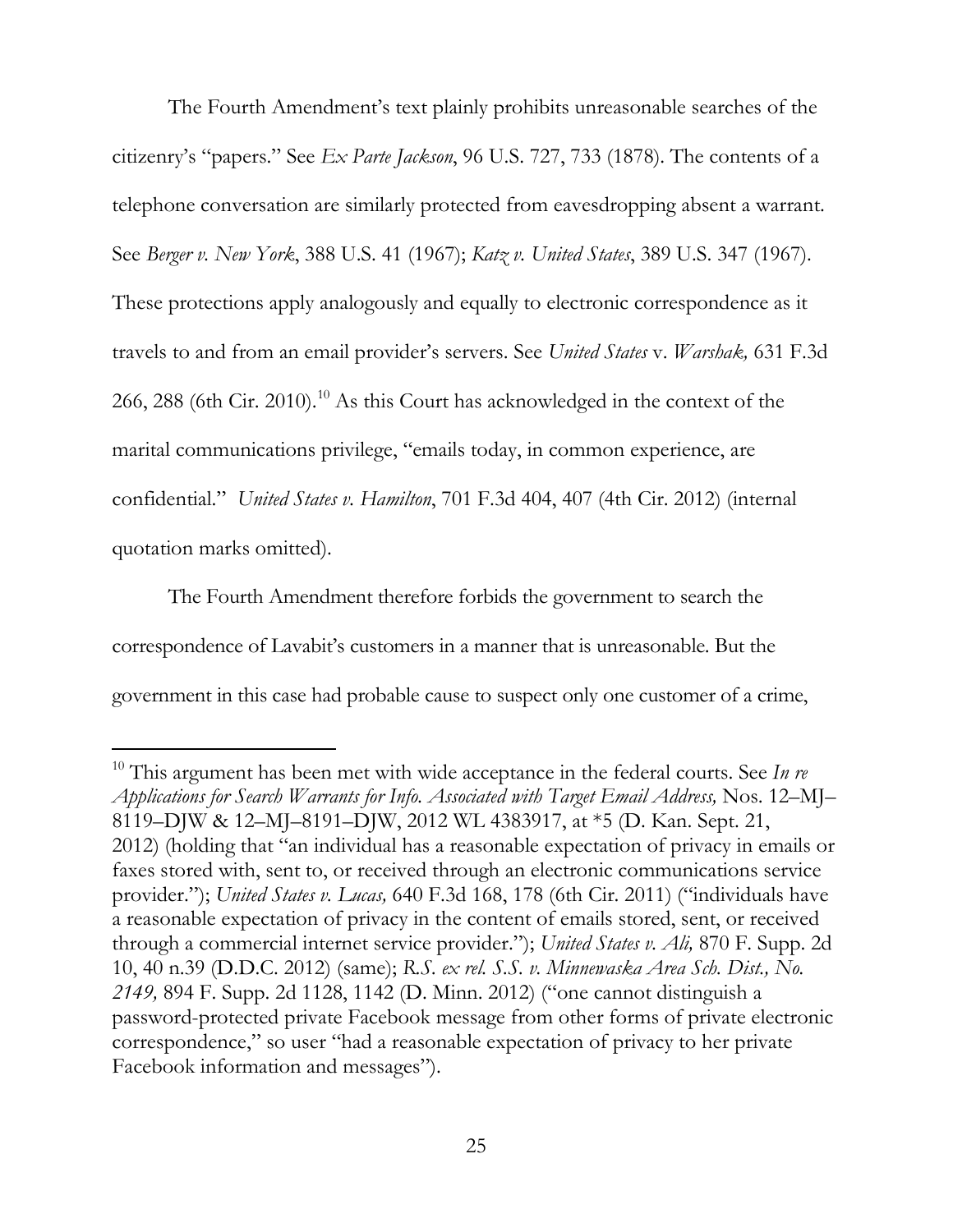and the warrant was not written to limit the scope of the search to data that the government had probable cause to search. Rather, it permitted the government to access and search a far broader range of data well beyond anything associated with the target of the investigation. See United States v. Roche, 614 F.2d 6, 7 (1st Cir. 1980) (invalidating a warrant that did not limit search to investigative target's documents concerning motor vehicle insurance, but authorized the broad seizure of documents related to all types of insurance). This Court has found that a warrant exceeded the scope of probable cause even when it authorized the seizure of legitimate documents from a company allegedly "permeated with fraud." United States v. Oloyede, 982 F.2d 133, 141 (4th Cir. 1992). The warrant here is far more dubious—Lavabit is a wholly innocent business, neither suspected nor accused of the slightest wrongdoing, and the government has nonetheless proposed to examine the correspondence of hundreds of thousands of its customers.

Just as the government cannot demand the master key to every room in a hotel based on probable cause to search for evidence of a particular guest's crime, see United *States v. Ritter*, 416 F.3d 256, 267 (3rd Cir. 2005) (once officers learn that a house believed to be a single residence is multi-occupancy, original warrant does not authorize search of entire building), the government cannot seize Lavabit's private keys to expose and search through the content and non-content data of all its users.

This is especially so because the Fourth Amendment requires that a warrant describe "the persons or things to be seized" with particularity. *Stanford v. Texas*, 379 U.S. 476, 511 (1965). This is to "prevent] the seizure of one thing under a warrant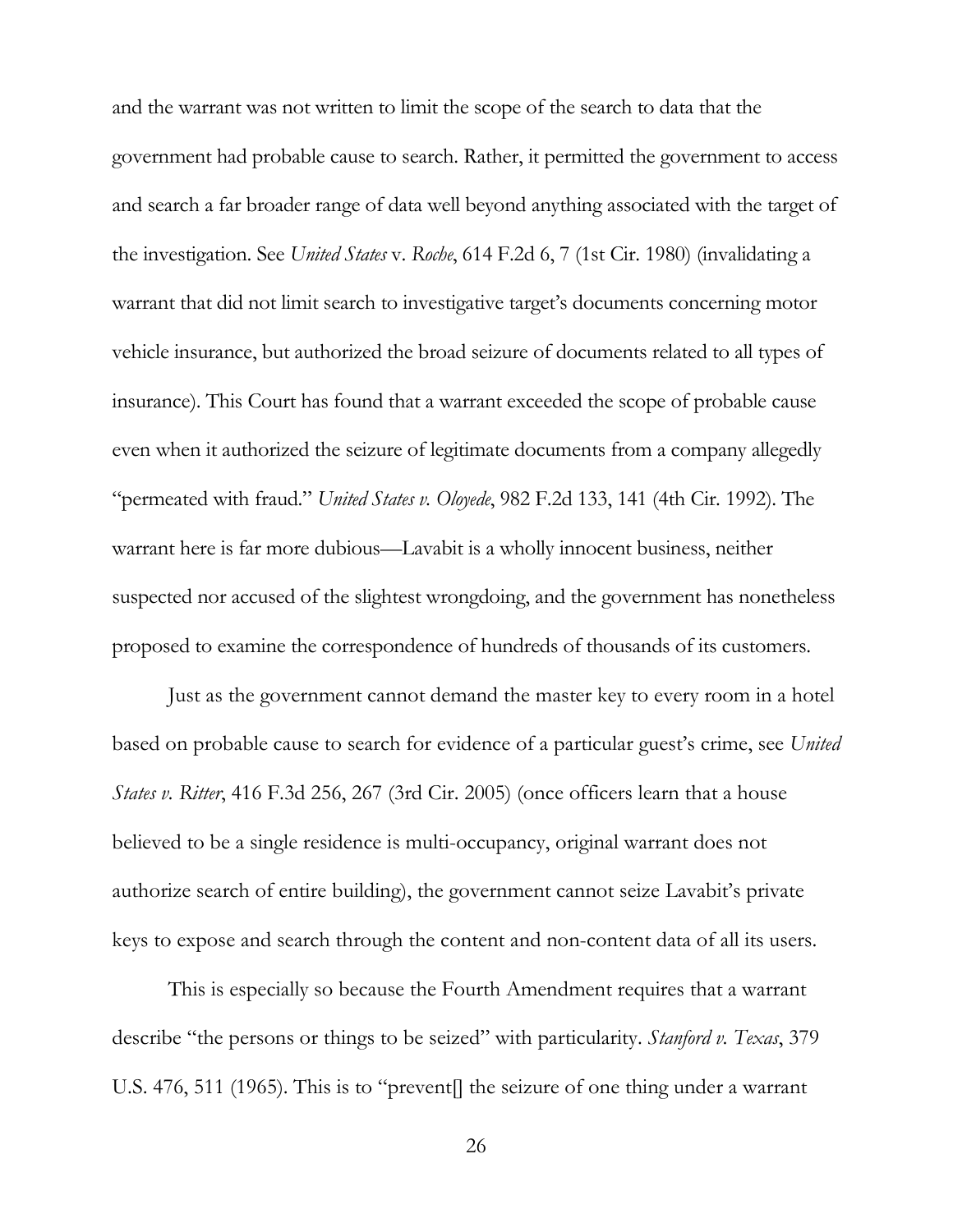describing another." Id., at 485-86 (quoting Marron v. United States, 275 U.S. 192, 196 (1927)). But the government's warrant here contemplated exactly that: examining the communications of every Lavabit customer, no matter how unconnected with the investigation. See also United States v. Abrams, 615 F.2d 541, 543 (1st Cir. 1980) (warrant permitting seizure of all Medicare and Medicaid records in an office, as well as some records of non-Medicare and non-Medicaid patients, did not comply with particularity requirement). See also *Voss v. Bergsgaard*, 774 F.2d 402, 406 (10th Cir. 1985) (a warrant that "simply authorizes the seizure of all files, whether or not relevant to a specified crime, is insufficiently particular").

The government's warrant here demanded "[a]ll information necessary to decrypt communications sent to or from the Lavabit email account  $[xxxxxxxxx][\omega]$  avabit.com, including encryption keys and SSL keys," as well as "[a]] information necessary to decrypt data stored in or otherwise associated with the Lavabit account [xxxxxxxxx]@lavabit.com." App. 27. This demand for Lavabit's private keys, however, gave the government access to *all* content and non-content data sent and received by *all* of Lavabit's subscribers, not just the target of the investigation. While very little of this data was the object of the search, the government would rummage through all of it to identify the small amount relevant to the investigation. The indiscriminate sweep of the warrant as written was "constitutionally intolerable," rendering the warrant defective. *Stanford*, 379 U.S. at 486.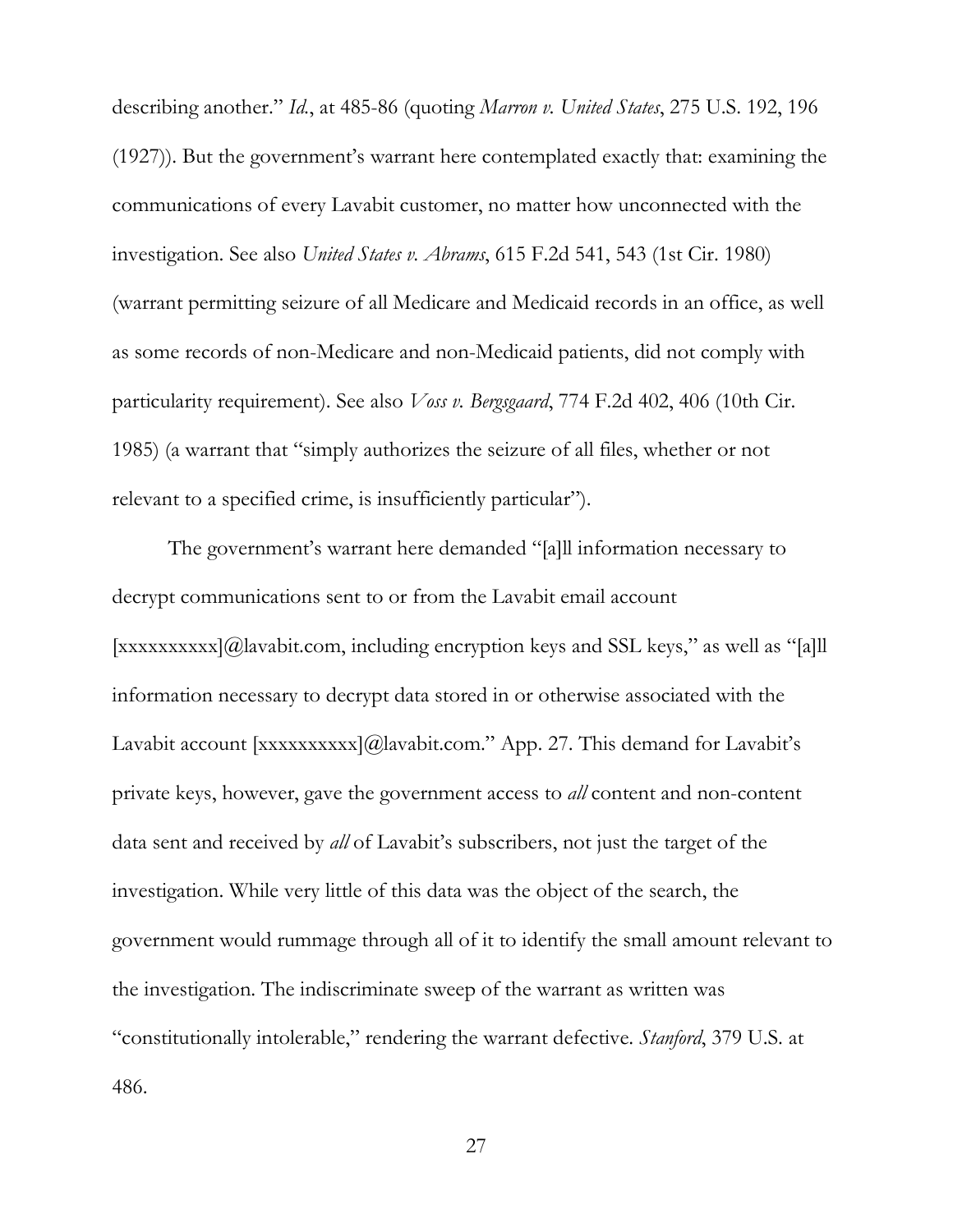#### A Grand Jury Subpoena Requiring a Company to Provide Its Private Encryption  $\overline{C}$ Keys is Unreasonable and Oppressive

In between simply demanding Lavabit's private keys orally and securing a facially invalid warrant for those keys under the Stored Communications Act, the government also served Lavabit with a grand jury subpoena commanding the company to produce what it wanted. App. 23-24. That subpoena should have been quashed. Requiring Lavabit to provide its private keys is the very definition of an "unreasonable or oppressive" command. Fed. R. Crim. P. 17(c).

While there are "various ways in which a subpoena may be unreasonable or oppressive," classic examples are subpoenas that are "abusive or harassing," "excessively broad," or (perhaps most relevant here) those that "intrude [] gravely" on other "significant interests." In re Grand Jury, John Doe No. GJ 2005-2, 478 F.3d 581, 585 (4th Cir. 2007) (quoting In re Grand Jury Matters, 751 F.2d 13 (1st Cir. 1984)). When "compliance is likely to entail consequences" that are "more serious" than the mere "inconveniences" that may be occasioned by a typical overbroad record request, Rule 17(c) directs the court to quash or modify the subpoena.

We will not swell this brief with further restatements of the harm the government's request has caused Lavabit. Suffice to say that it was precisely the sort of abusive and destructive request that Rule  $17(c)$  is meant to guard against. If it is not "abusive" to barrage a small businessman with a flurry of orders of this sort while he is forced to travel cross-country in response to the government's demands,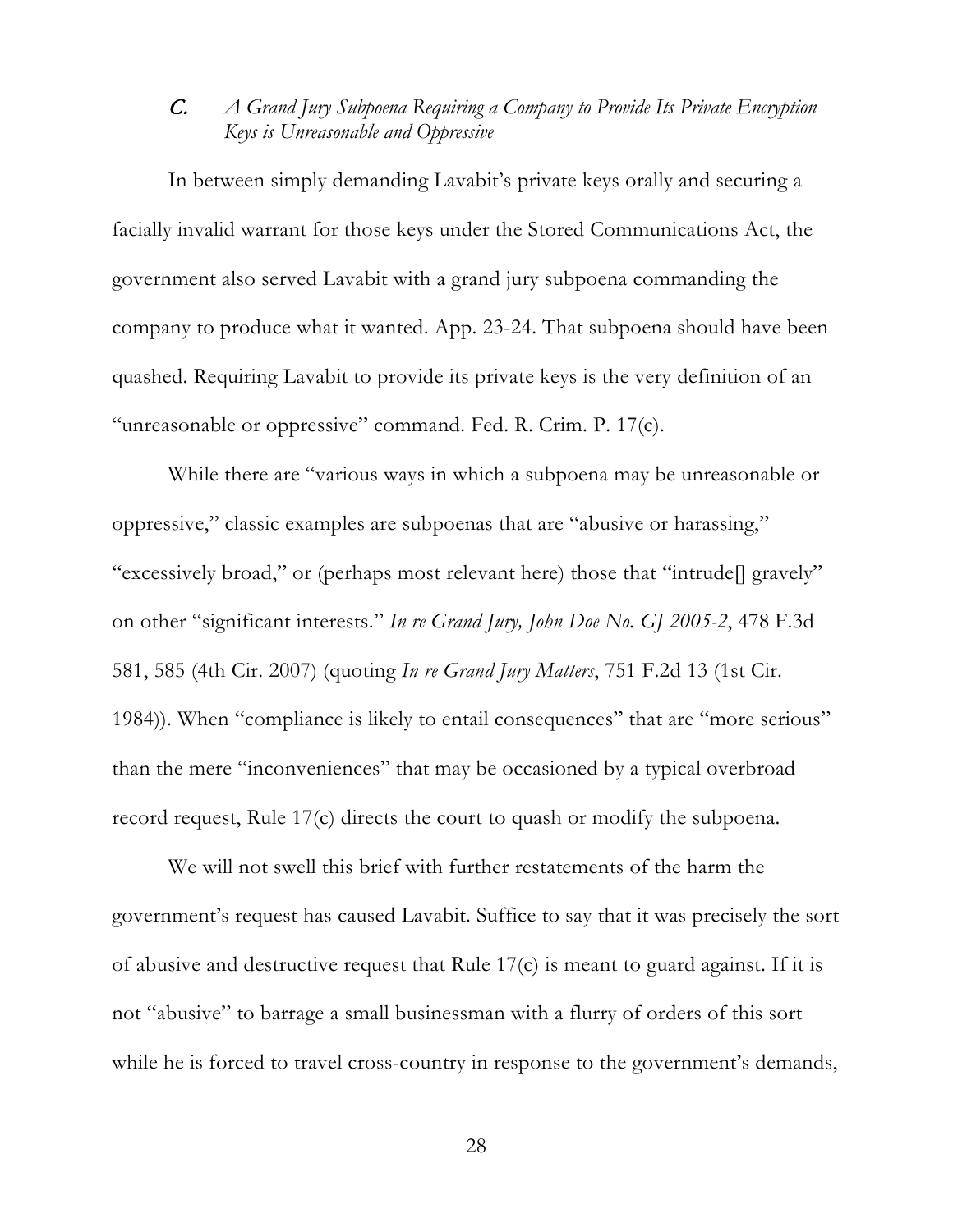it is unclear what would be. And to comply with the government's subpoena would have either required Lavabit to perpetrate a fraud on its customer base or shut down entirely. That is the key point, and the resulting harm goes far beyond a mere inconvenient search for records. Just as requiring a hotel owner to install glass doors on all its hotel rooms would destroy the hotel's business, Lavabit *cannot exist* as an honest company if the government is entitled to take this sort of information in secret. Its relationship with its customers and business partners depends on an assurance that it will not secretly enable the government to monitor all of their communications at all times. If a mere grand jury subpoena can be used to get around that (in secret, no less), then no business—anywhere—can credibly offer its customers a secure email service.

"What is reasonable" for a grand jury subpoena "depends on the context." United States v. R Enters., Inc., 498 U.S. 292, 299 (1991). The context here is admittedly an unusual one, but the principle is clear. If using a grand jury subpoena to put an honest small business to an existential crisis is not "oppressive," nothing is.

#### **CONCLUSION**

The district court's finding of contempt should be vacated because the underlying disclosure orders were unlawful. This Court should order the contempt fines assessed against Appellants be reversed and compel the government to turn over the SSL keys in its possession. This case should be remanded for further proceedings consistent with that conclusion.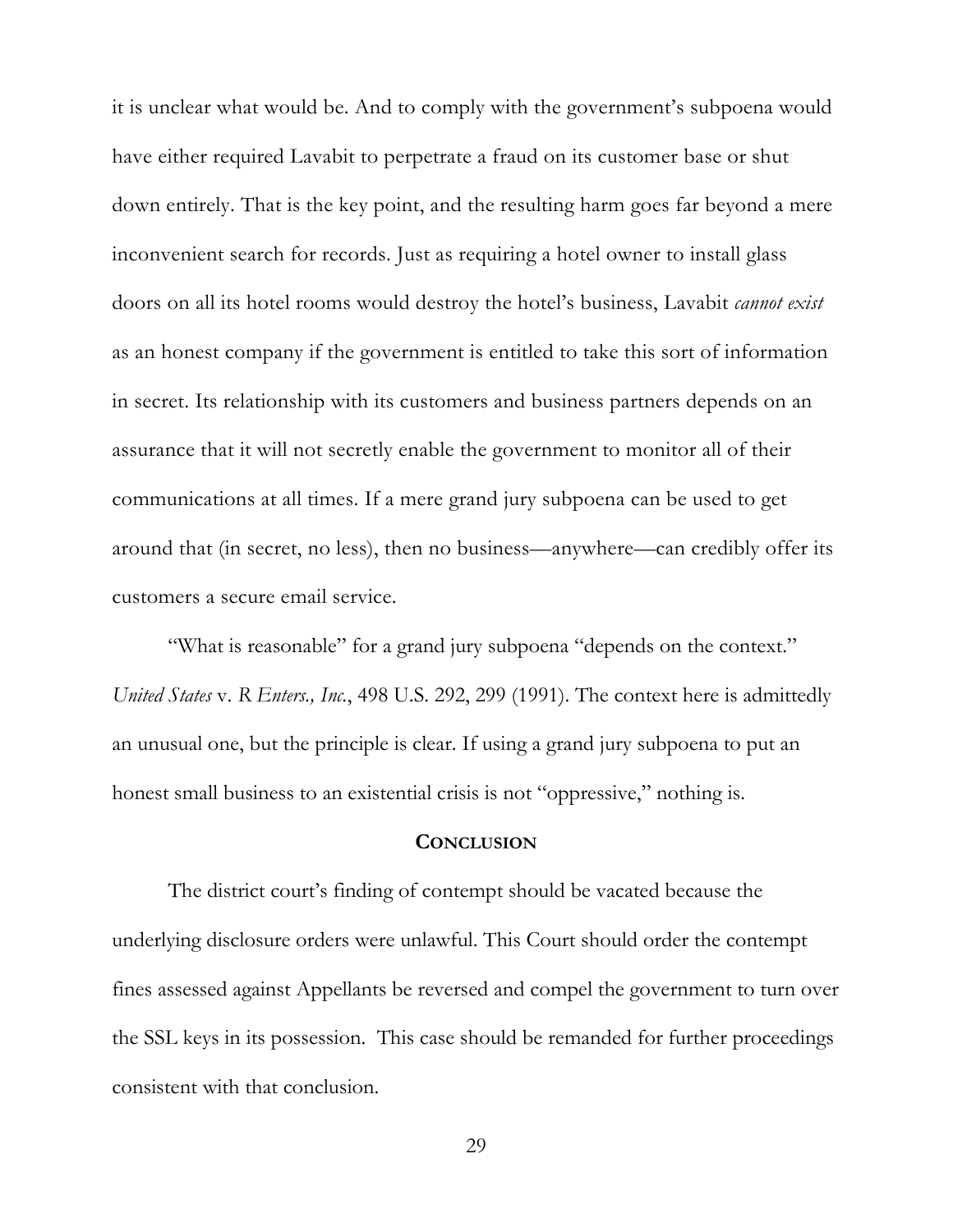#### **STATEMENT OF ORAL ARGUMENT**

Because this case presents important legal issues of first impression, oral

argument is requested.

Dated: October 10, 2013

Respectfully submitted, By:  $/s/$  Jesse R. Binnall Jesse R. Binnall Bronley & Binnall, PLLC 10387 Main Street, Suite 201 Fairfax, Virginia 22030  $(703)$  647-5926 E-mail:  $\phi$ jbinnall $\phi$ bblawonline.com

Ian Samuel 290 W. 12<sup>th</sup> Street, Apt. 3B New York, New York 10014  $(917) 803 - 8609$  $ian@iansamuel.com$ 

Marcia Hofmann Law Office of Marcia Hofmann 25 Taylor Street San Francisco, CA 94102  $(415)$  830-6664  $marcia(\theta)$  marciah of mann.com

David Warrington LeClairRyan 2318 Mill Road, Suite 1100 Alexandria, VA 22314  $(703)$  647-5926 David.Warrington@leclairryan.com

Laurin Mills LeClairRyan 2318 Mill Road, Suite 1100 Alexandria, VA 22314  $(703)$  647-5903 Laurin.Mills@leclairryan.com

Counsel for Party-in-Interest - Appellant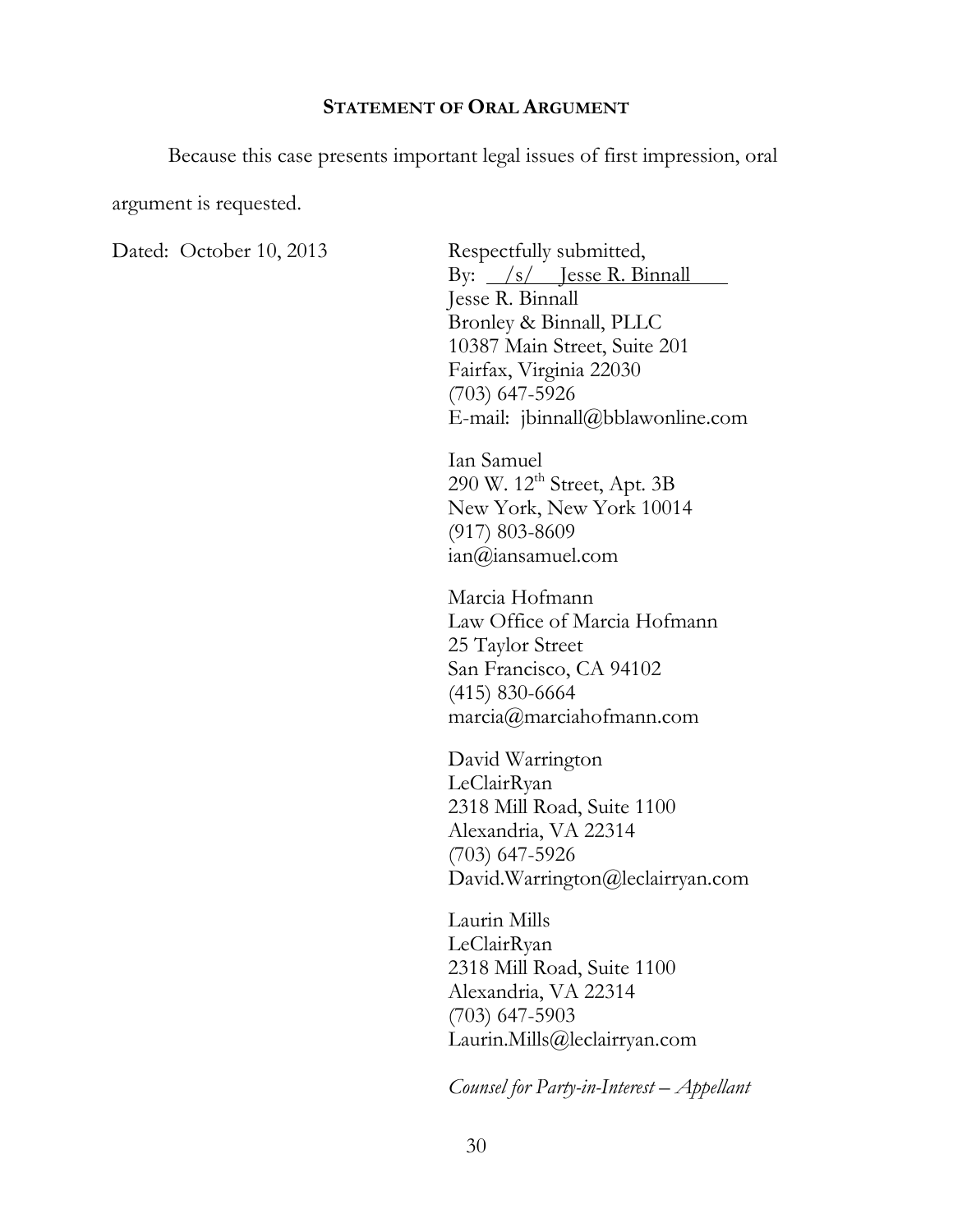## CERTIFICATE OF COMPLIANCE WITH RULE 32(a) Certificate of Compliance with Type-Volume Limitation, **Typeface Requirements, and Type Style Requirements**

This brief complies with the type-volume limitation of Fed. R. App. P.  $1.$  $32(a)(7)(B)$  because:

> this brief contains 7.614 words, excluding the parts of the brief exempted by Fed. R. App. P.  $32(a)(7)(B)(iii)$ .

2. This brief complies with the type face requirements of Fed. R. App. P.  $32(a)(5)$ and the type style requirements of Fed. R. App. P.  $32(a)(6)$  because:

> this brief has been prepared in a proportional spaced typeface using Microsoft Word in 14 point Garamond.

> > $\sqrt{s}$  lesse R. Binnall  $By:$ Jesse R. Binnall, Esq.

Dated: October 10, 2013